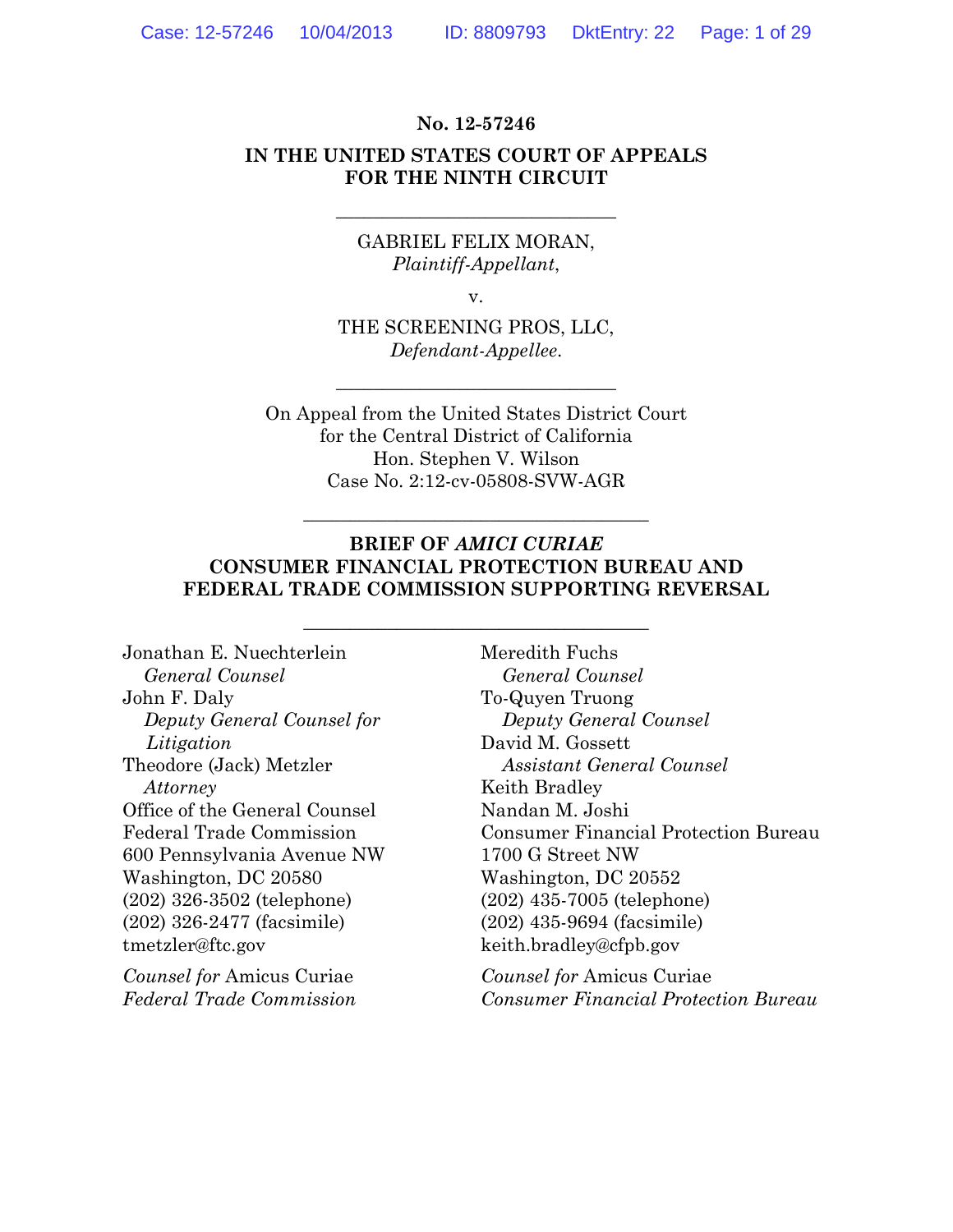# **Table of Contents**

|             | A.                                                             |    |  |  |  |
|-------------|----------------------------------------------------------------|----|--|--|--|
|             |                                                                | 1. |  |  |  |
|             |                                                                | 2. |  |  |  |
|             | <b>B.</b>                                                      |    |  |  |  |
|             |                                                                |    |  |  |  |
|             |                                                                |    |  |  |  |
| $I_{\cdot}$ | The Seven-Year Period for Reporting the Dismissed Drug         |    |  |  |  |
| П.          | The Subsequent Dismissal of the Charge Did Not Reopen the      |    |  |  |  |
|             | III. The Amendment History of the FCRA Confirms Amici's        |    |  |  |  |
|             | IV. The Commission Staff's 40 Years Report Is Not to the<br>20 |    |  |  |  |
|             |                                                                |    |  |  |  |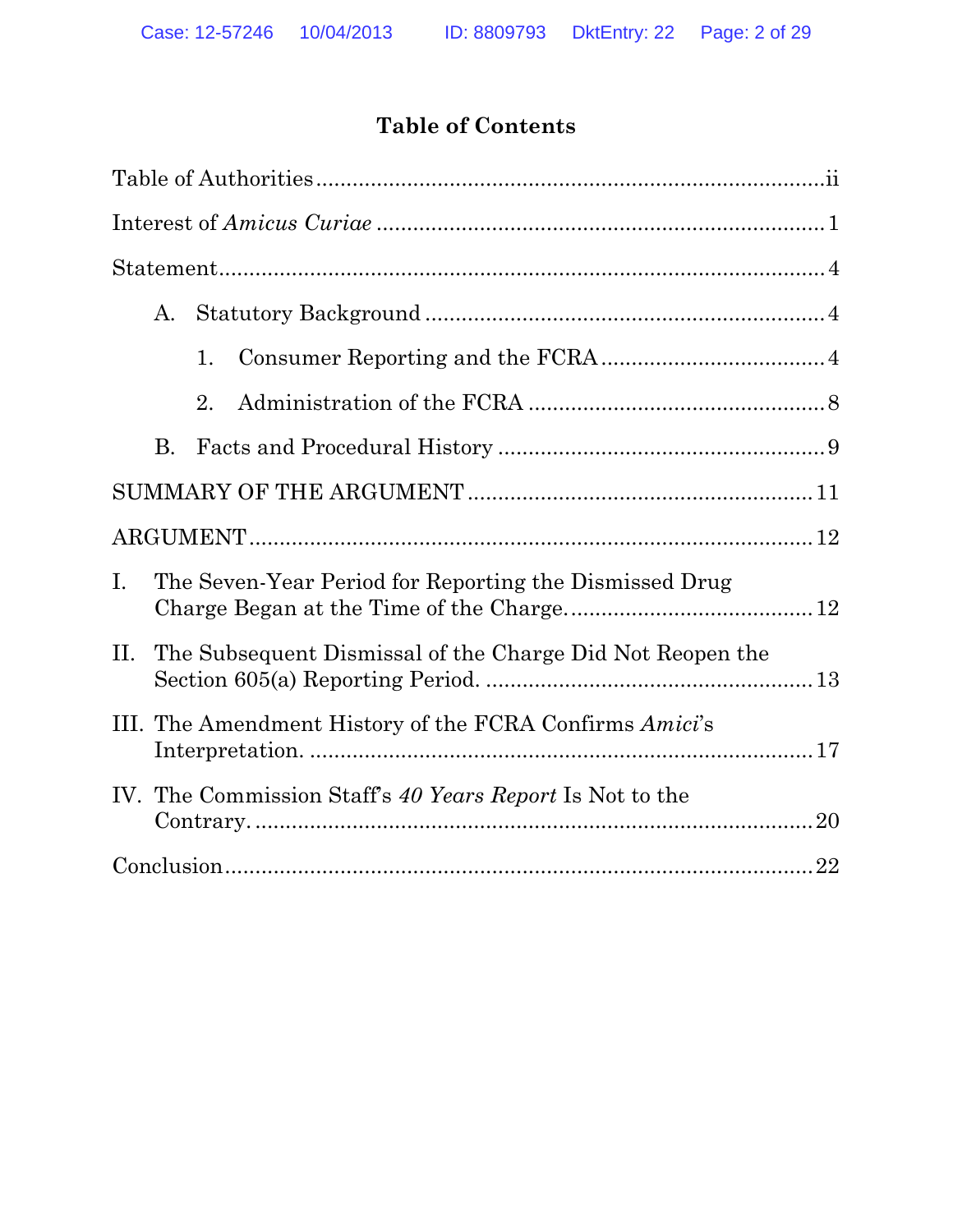# **Table of Authorities**

# **Page(s)**

#### **Cases**

| Caraco Pharmaceutical Laboratories, Ltd. v. Novo Nordisk A/S, |  |
|---------------------------------------------------------------|--|
| <i>Intel Corp. v. Advanced Micro Devices, Inc.,</i>           |  |
| Porter v. Talbot Perkins Children's Services,                 |  |
| Seamans v. Temple University,                                 |  |

# **Statutes & Regulatory Materials**

| Dodd-Frank Wall Street Reform and Consumer Protection Act, |
|------------------------------------------------------------|
| Fair Credit Reporting Act,                                 |
| Consumer Reporting Employment Clarification Act,           |
|                                                            |
|                                                            |
|                                                            |
|                                                            |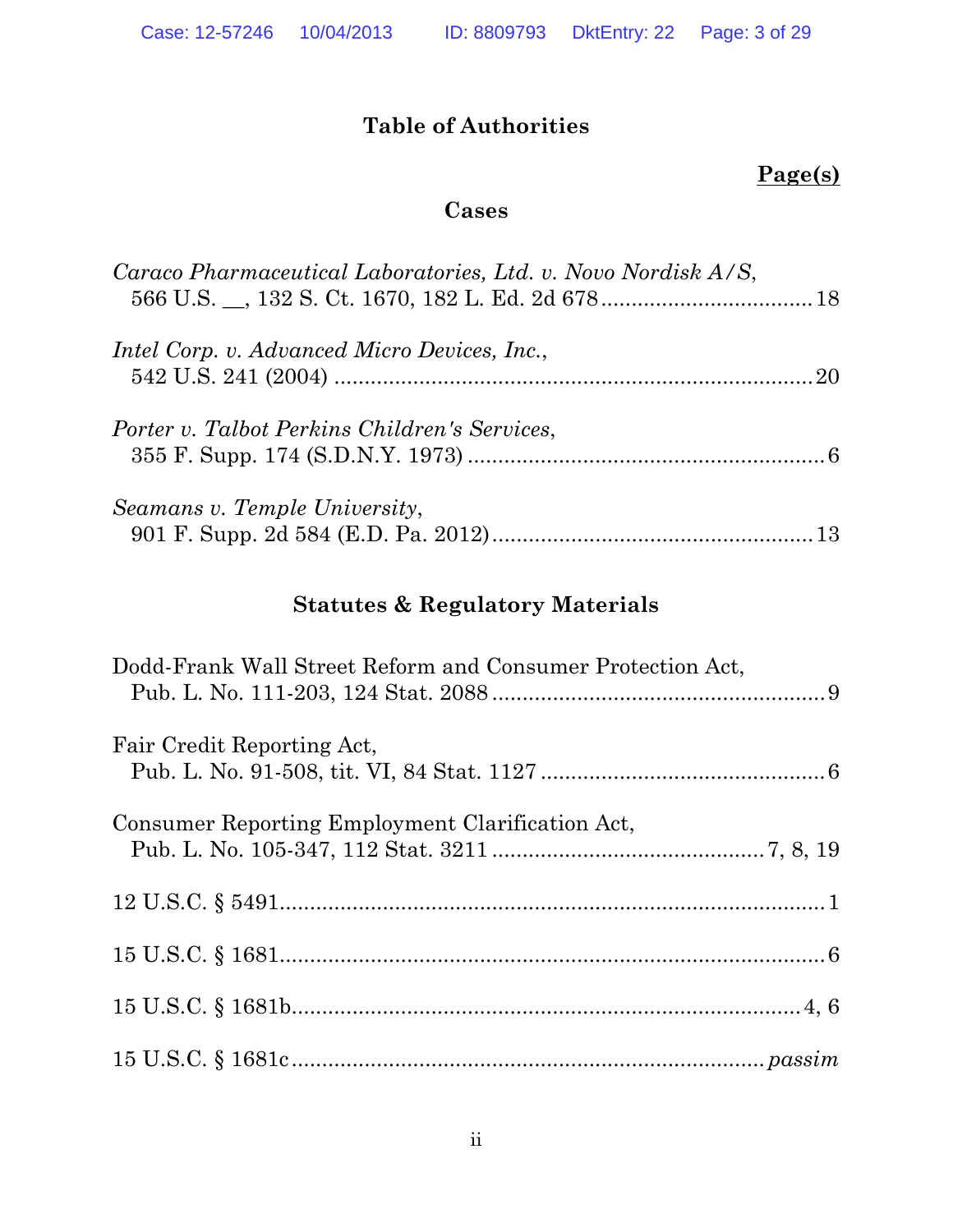| Commentary on the Fair Credit Reporting Act,                                                                                              |
|-------------------------------------------------------------------------------------------------------------------------------------------|
| Procedures to Enhance the Accuracy and Integrity of Information<br><i>Furnished to Consumer Reporting Agencies, 74 Fed. Reg. 31,48417</i> |
| Commentary on the Fair Credit Reporting Act,                                                                                              |
|                                                                                                                                           |
|                                                                                                                                           |
|                                                                                                                                           |

## **Other**

|--|--|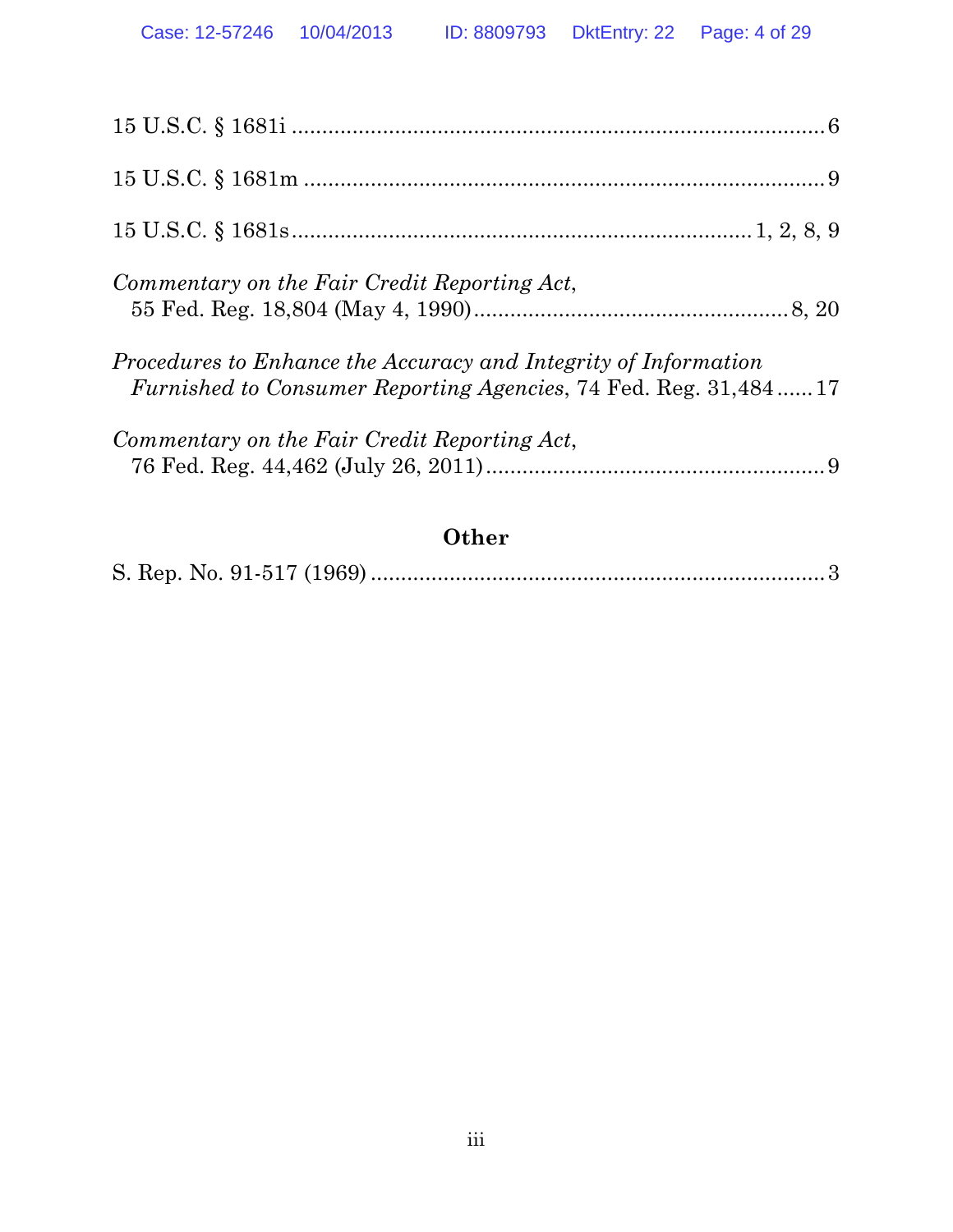#### **Interest of** *Amicus Curiae*

The Consumer Financial Protection Bureau (Bureau), an agency of the United States, files this brief pursuant to Federal Rule of Appellate Procedure 29(a).

The Bureau is the federal agency charged, under the Dodd-Frank Wall Street Reform and Consumer Protection Act (Dodd-Frank Act), with "regulat [ing] the offering and provision of consumer financial products and services under Federal consumer financial law." 12 U.S.C. § 5491(a). The Fair Credit Reporting Act (FCRA), as amended by the Dodd-Frank Act, authorizes the Bureau generally to enforce the FCRA, 15 U.S.C. § 1681s(b)(1)(H), and to "prescribe regulations as may be necessary or appropriate to administer and carry out the purposes and objectives" of the FCRA, *id*. § 1681s(e)(1). At issue in this case is § 605(a) of the FCRA, 15 U.S.C. § 1681c(a), a provision that is critical for fulfilling the objective of preserving consumers' privacy. The Bureau seeks to assist the Court by providing the Bureau's interpretation of that provision.

The Bureau is joined in this brief by the Federal Trade Commission (FTC or Commission). The Commission is the federal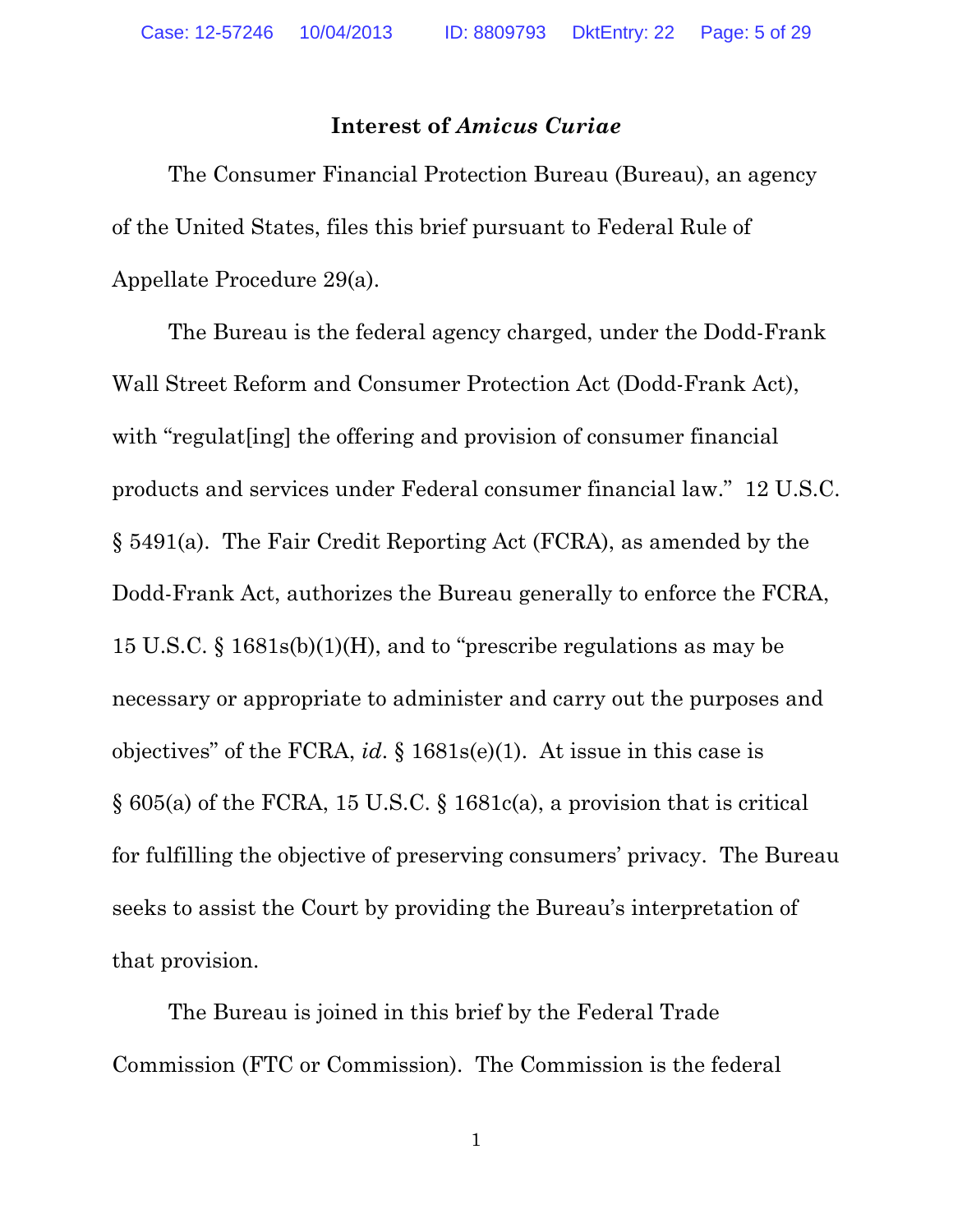agency with primary responsibility for the protection of consumers from unfair and deceptive trade practices, including through enforcement of the FCRA, 15 U.S.C. § 1681s(a). Additionally, the Commission issued both the *Commentary on the Fair Credit Reporting Act* (1990) and *40 Years of Experience with the Fair Credit Reporting Act* (2011), on which the District Court relied in this case. The Commission thus has an interest in the Court's resolution of the issues presented in this case.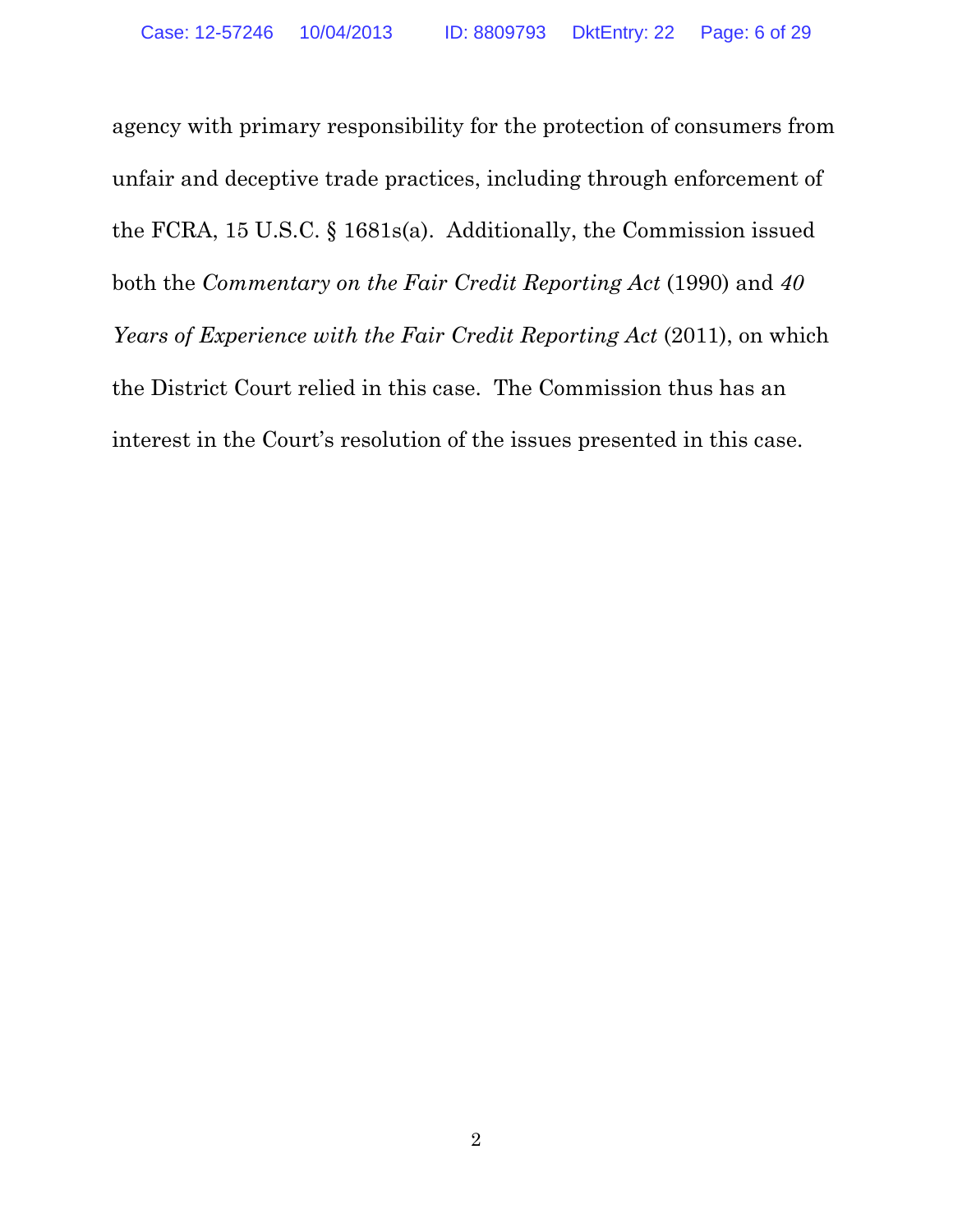#### **Introduction**

Consumer reporting agencies play a "vital role" in our economy by providing "[t]hose who extend credit or insurance or who offer employment . . . the facts they need to make sound decisions." *See* S. Rep. No. 91-517, at 2 (1969). But by assembling and disseminating volumes of information about individuals, consumer reporting agencies have the power unduly to invade individuals' privacy. *See id*. This case involves one provision that balances these dual considerations, § 605(a)—a provision that, with certain narrow exceptions, bars consumer reporting agencies from including in consumer reports information that is, according to the statute, outdated. *See* Pub. L. 91- 508, § 605, 84 Stat. 1129 ("Obsolete Information"), codified at 15 U.S.C. § 1681c. In general, an "adverse item of information" is reportable only if it "antedates the report" by seven years or fewer. 15 U.S.C.  $§ 1681c(a)(5).$ 

Defendant-Appellee The Screening Pros, LLC (TSP) provided a consumer report, in the form of a tenant background screening report, on Plaintiff-Appellant Moran. The report, made in 2010, listed (among other items) a 2000 misdemeanor drug charge that was dismissed in

3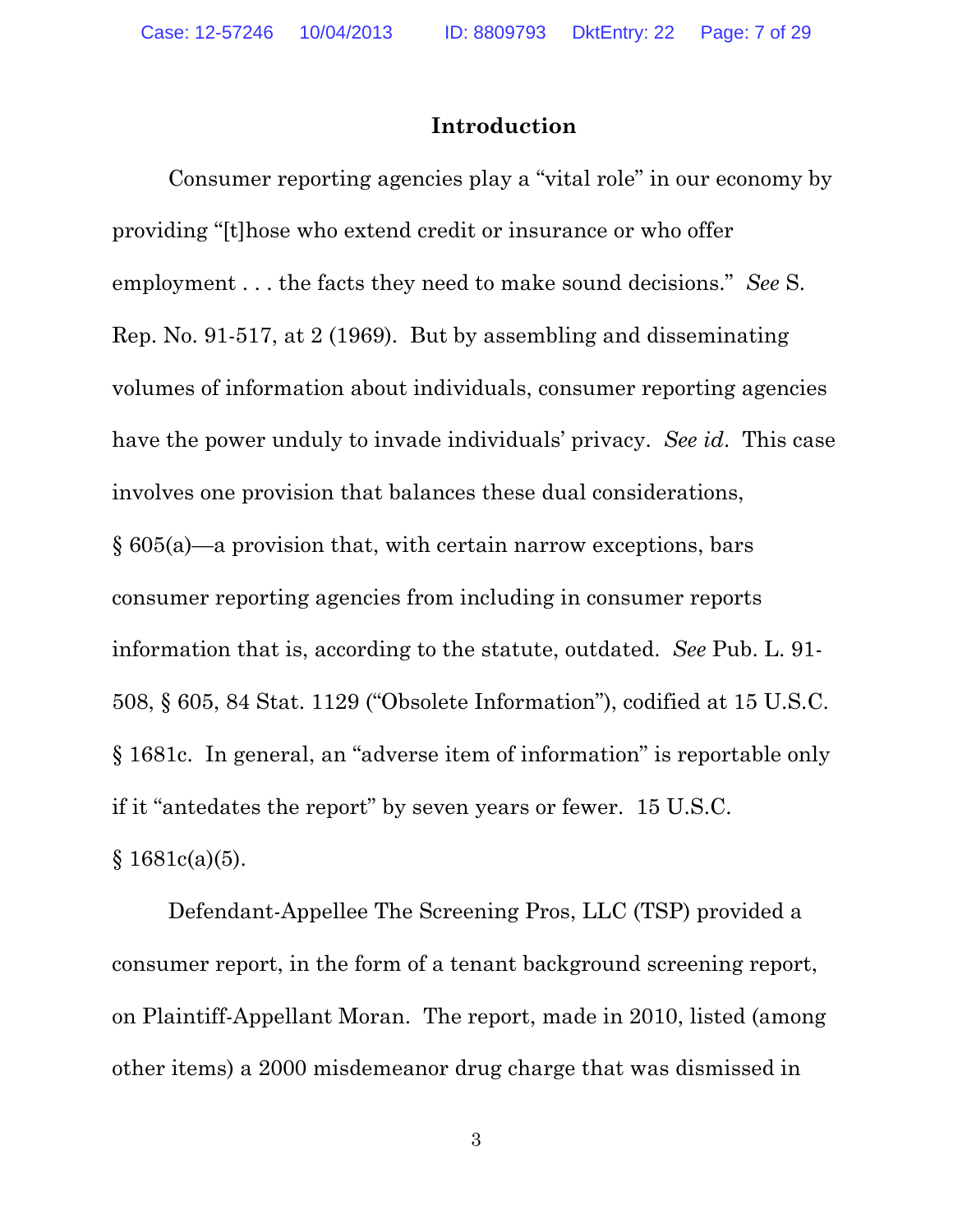2004. The District Court concluded that the drug charge could be reported for seven years from the date the charge was dismissed. That was error. As a result of a 1998 amendment to the FCRA, the sevenyear reporting period for the dismissed drug charge commenced on the date of the charge and therefore ended in 2007.

The District Court's dismissal of Plaintiff's § 605(a) claim thus should be reversed.

#### **Statement**

## **A. Statutory Background**

## **1. Consumer Reporting and the FCRA**

Consumer reporting is of fundamental importance in the 21stcentury American economy. Information contained in consumer reports can be critical to decisions at many points in consumers' lives: on eligibility for loans and loan pricing, $1$  access to checking accounts, $2$ eligibility for government benefits, $3$  underwriting of insurance, $4$  hiring

<sup>1</sup> Consumer Financial Protection Bureau, *Key Dimensions and Processes in the U.S. Credit Reporting System*, p. 5 (Dec. 2012), available at http://files.consumerfinance.gov/f/201212\_cfpb\_credit-reporting-whitepaper.pdf (hereinafter *Key Dimensions*). <sup>2</sup> *Id*.

<sup>3</sup> *See* 15 U.S.C. § 1681b(a)(3)(D).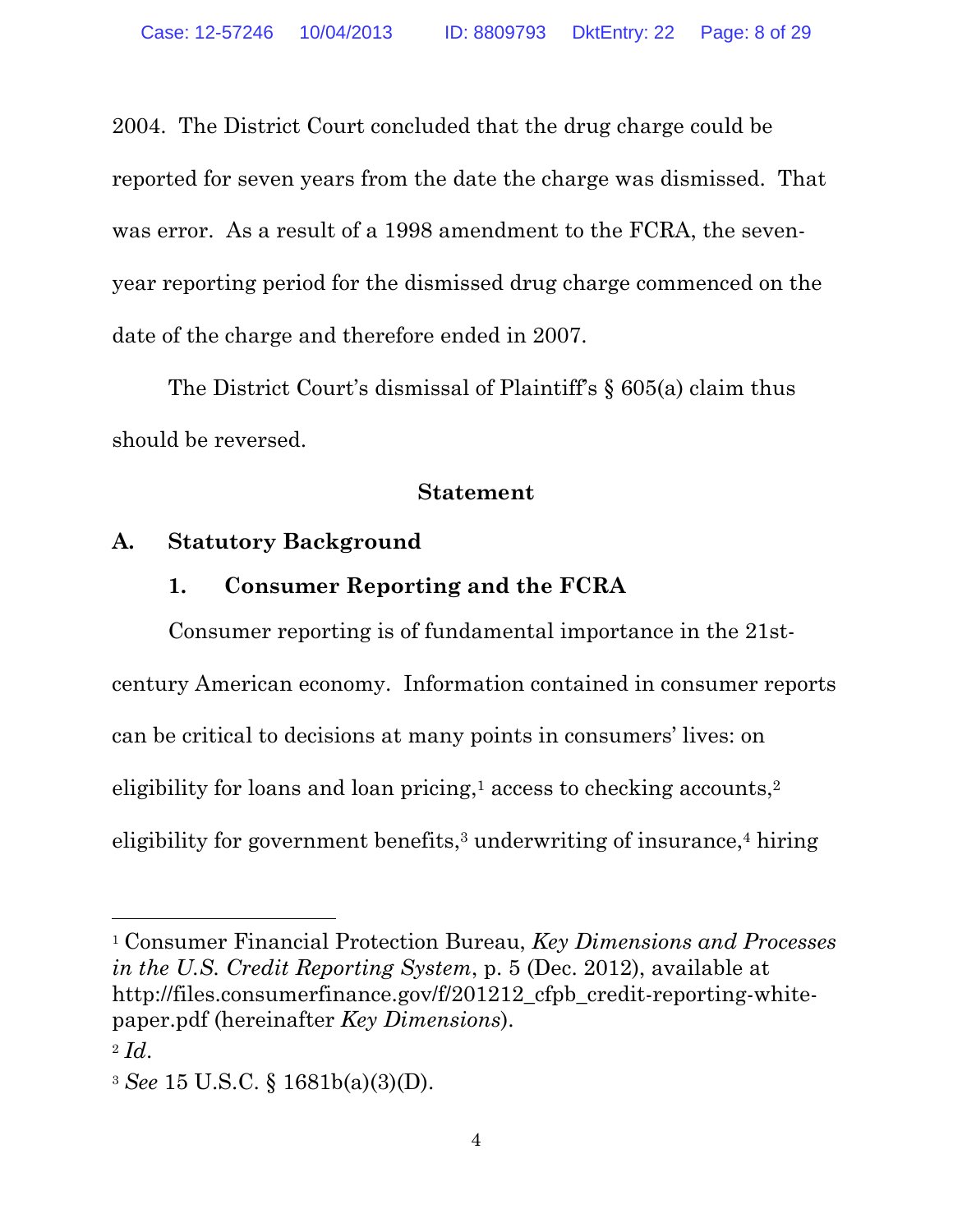and promotion of employees,<sup>5</sup> access to rental housing, $6$  and more. For example, a landlord considering a prospective tenant may often obtain a background screening report.7

Consumer reporting agencies are central to this system. A consumer reporting agency typically assesses the reliability of various sources of information; gathers information from those sources; collates the information; and assigns the collected information to the files of different individuals. Whether a consumer does or does not get a loan, a job, or an apartment can depend on a piece of information that a consumer reporting agency includes in a report about the person.

<sup>4</sup> Federal Trade Commission, *Credit-Based Insurance Scores: Impacts on Consumers of Automobile Insurance, A Report to Congress* (July 2007), available at

http://www.ftc.gov/os/2007/07/P044804FACTA\_Report\_Credit-Based\_Insurance\_Scores.pdf.

 $\overline{a}$ 

<sup>5</sup> According to one report, forty-seven percent of firms used credit checks to select job candidates, while thirteen percent used credit checks for all job candidates. *See* The Society for Human Resource Management, *SHRM Research Spotlight: Credit Background Checks, Society Human Resource Management* (2010), available at http://bit.ly/rZozFC.

<sup>6</sup> *See, e.g.*, Experian ConnectSM, available at http://ex.pn/16tHGGb.

<sup>7</sup> *See* Nat'l Consortium for Justice Info. & Statistics, *Report of the National Task Force on the Commercial Sale of Criminal Justice Record Information*, p. 20 (2005).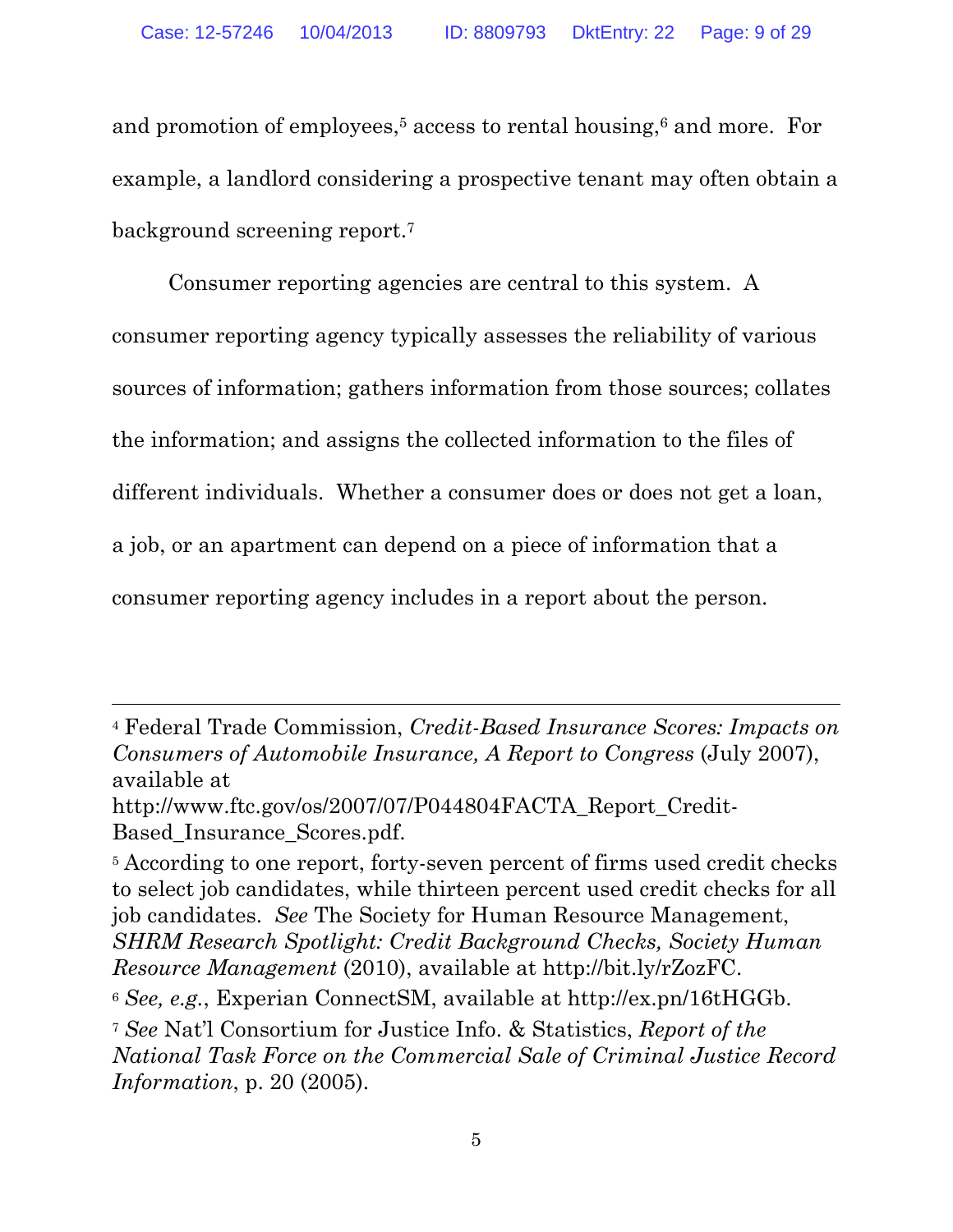The FCRA, enacted in 1970,<sup>8</sup> regulates consumer reporting. The statute was designed to ensure that consumer reporting agencies provide information "in a manner which is fair and equitable to the consumer, with regard to the confidentiality, accuracy, relevancy, and proper utilization of such information."9 A primary purpose of the FCRA is "to protect an individual from inaccurate or arbitrary information about himself in a consumer report that is being used as a factor in determining the individual's eligibility for credit, insurance or employment."10 *Porter v. Talbot Perkins Children's Servs.*, 355 F. Supp. 174, 176 (S.D.N.Y. 1973).

The FCRA fosters this purpose through a set of interlocking requirements, including restrictions on the dissemination of consumer reports, procedures for disputing accuracy, and limitations on the information to be contained in consumer reports. 15 U.S.C. § 1681b; *id*. § 1681i; *id*. § 1681c. Most relevant for this case, the FCRA restricts a

<sup>8</sup> Pub. L. 91-508, title VI, 84 Stat. 1128.

<sup>9</sup> 15 U.S.C. § 1681(b).

<sup>10</sup> This purpose extends to information used for other purposes—besides assessing eligibility for credit, insurance, or employment—that are also permissible under the FCRA, *see* 15 U.S.C. § 1681b(a) (listing permissible uses of consumer reports).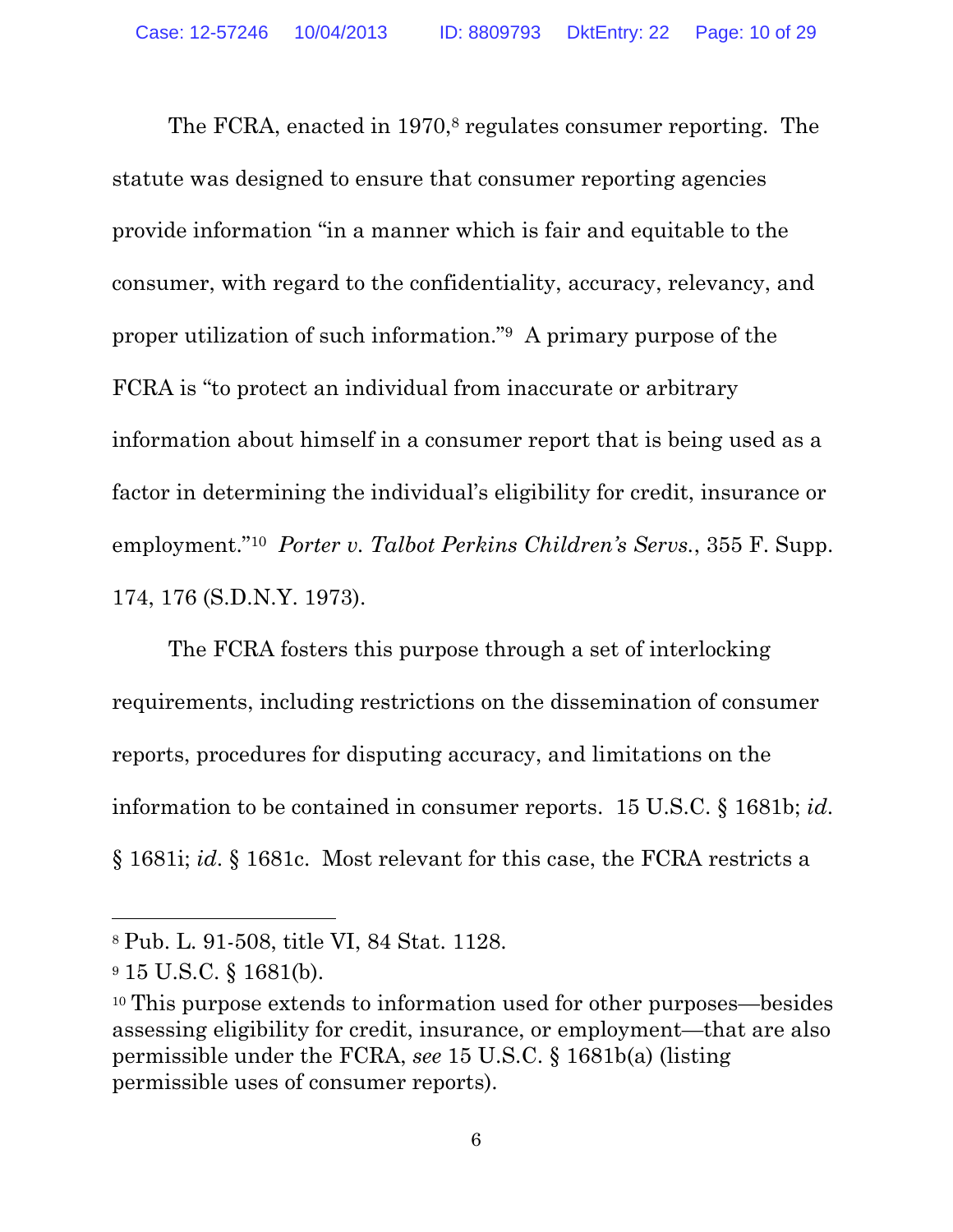consumer reporting agency from including obsolete information in a consumer report. Section 605(a) generally prohibits the reporting of "[a]ny . . . adverse item of information . . . which antedates the report by more than seven years," *id.*  $\S 1681c(a)(5)$ .<sup>11</sup> For certain types of information, Congress modified the general rule by adjusting either the starting point or the length of the reporting period. For example, the reporting period for bankruptcy cases is 10 years. *Id.* § 1681c(a)(1). The reporting period for a tax lien is seven years from the date the lien is paid off. *Id.* § 1681c(a)(3).

In the original FCRA, "[r]ecords of arrest, indictment, or conviction of crime" were reportable for seven years, starting at the "date of disposition, release, or parole."  $Id. \S 1681c(a)(5)$  (1996). A 1998 amendment to the FCRA deleted this paragraph. Consumer Reporting Employment Clarification Act, Pub. L. 105-347, § 5(2), 112 Stat. 3211. The amendment moved "records of arrest" to pre-existing paragraph  $(a)(2)$ , which now limits the reporting of "[c]ivil suits, civil judgment,

<sup>&</sup>lt;sup>11</sup> This prohibition does not apply for a consumer report "to be used in connection with" a credit transaction of more than \$150,000, life insurance of more than \$150,000, or employment for a salary of over \$75,000. *Id.* § 1681c(b).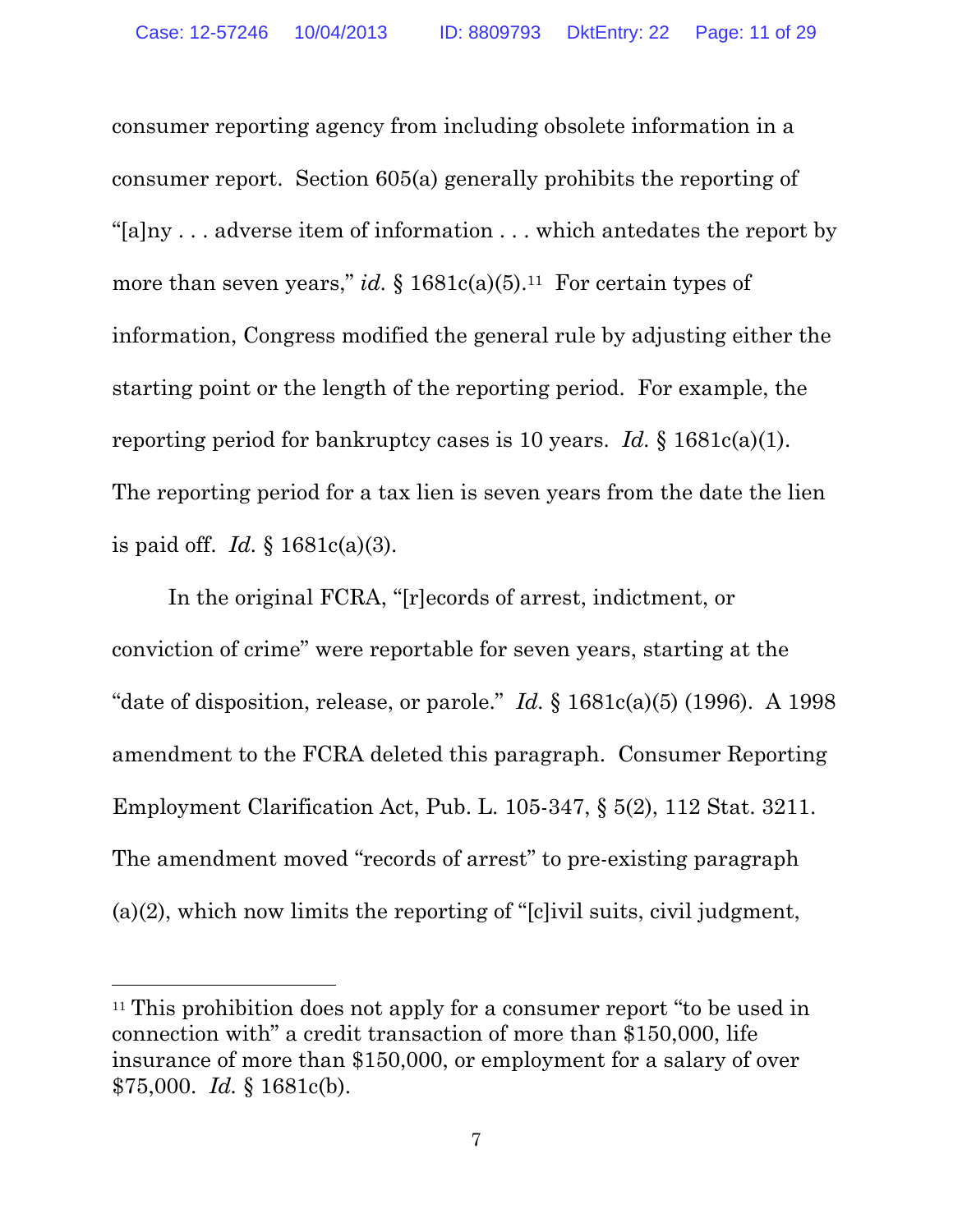and records of arrest" to seven years "from date of entry," 15 U.S.C. § 1681c(a)(2). *See* Pub. L. 105-347, § 5(1), 112 Stat. 3211.12 The 1998 amendment also removed criminal convictions altogether from the restriction on reporting obsolete information. *Id.* § 5(3), codified at 15 U.S.C. § 1681c(a)(5) (prohibiting reporting, past seven years, of "any other adverse item of information, other than records of convictions of crimes").

#### **2. Administration of the FCRA**

 $\overline{a}$ 

Congress originally designated the Commission as the primary agency responsible for enforcing the FCRA. 15 U.S.C. § 1681s (2008). In 1990, the Commission issued a compilation of its interpretations and guidance regarding the FCRA, including § 605(a). FTC, *Commentary on the Fair Credit Reporting Act*, 55 Fed. Reg. 18,804 (May 4, 1990) (hereinafter *1990 Commentary*).

In the Dodd-Frank Act, Congress granted the Bureau authority to enforce the FCRA, along with the Commission and other agencies, and also granted the Bureau authority to issue rules to implement the

<sup>12</sup> Information of this type can be reported "until the governing statute of limitations has expired," if that period is longer. 15 U.S.C.  $§ 1681c(a)(2).$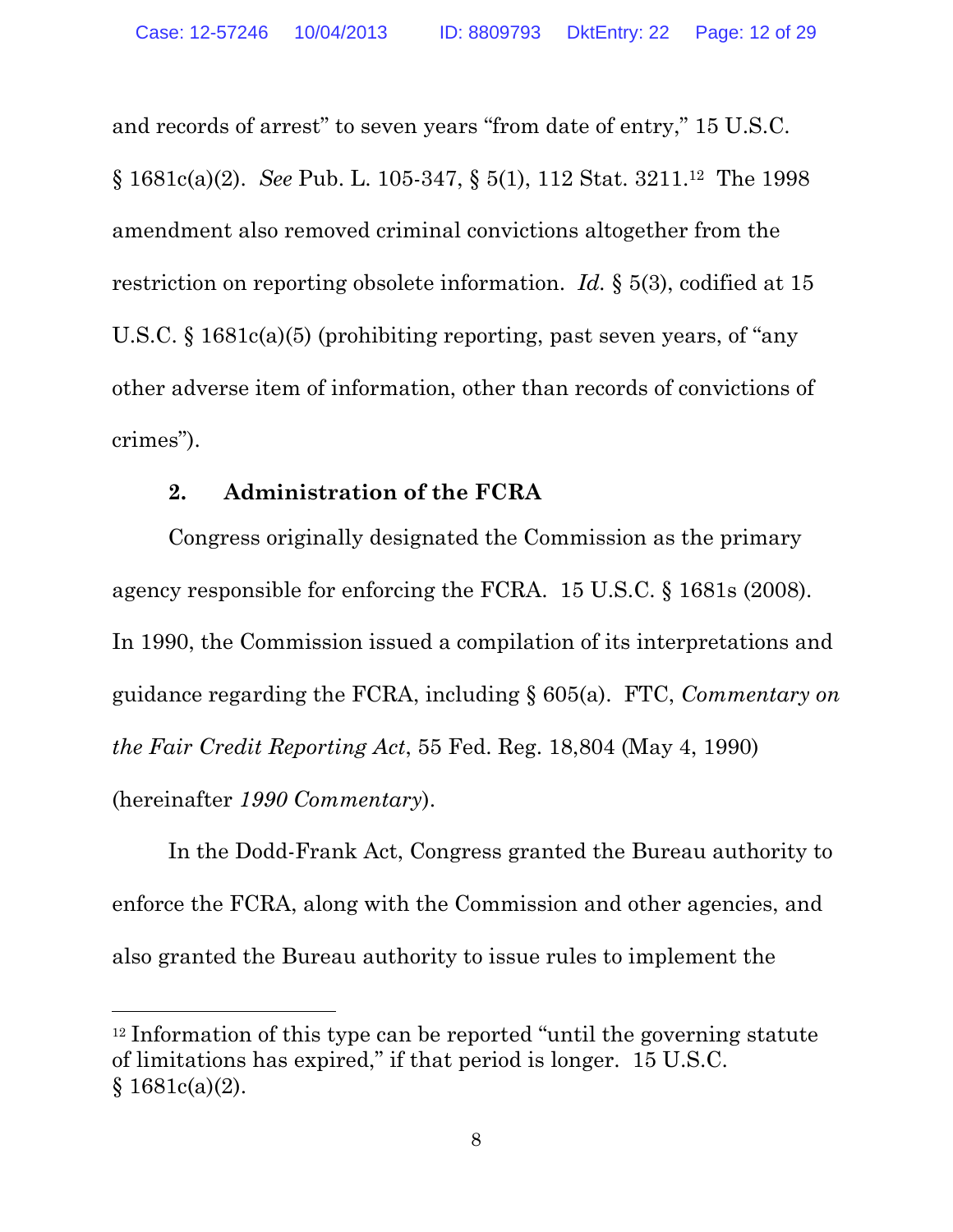FCRA. *See* Dodd-Frank Act, Pub. L. 111-203, § 1088(a)(10), 124 Stat. 2088, codified at 15 U.S.C. § 1681s. The Bureau is the first agency to have general rulemaking authority with respect to the FCRA.<sup>13</sup> To coincide with the transfer of authority to the Bureau, the Commission's staff published an updated compilation of past interpretations of the FCRA by the Commission and its staff. FTC Staff Report, *40 Years of Experience with the Fair Credit Reporting Act* (July 2011), available at http://www.ftc.gov/os/2011/07/110720fcrareport.pdf (hereinafter "*40 Years Report*"). In approving the issuance of the staff's *40 Years Report*, the Commission withdrew the *1990 Commentary*. FTC, *Commentary on the Fair Credit Reporting Act*, 76 Fed. Reg. 44,462 (July 26, 2011).

## **B. Facts and Procedural History**

 $\overline{a}$ 

This case arises from the dismissal, by the U.S. District Court for

the Central District of California, of Plaintiff's complaint against TSP.

<sup>&</sup>lt;sup>13</sup> The Commission and other agencies have had the authority to issue rules under several specific provisions of the FCRA, such as § 615(e). 15 U.S.C. § 1681m(e) (authorizing various agencies to prescribe regulations regarding the prevention of identity theft). From 1997 to 2011, the Board of Governors of the Federal Reserve System had authority to "issue interpretations" of the FCRA as it applied to various kinds of banking organization. 15 U.S.C. § 1681s(e) (2008); *see* Pub. L. 111-203, § 1088(a)(10)(E), 124 Stat. 2090 (striking FCRA § 621(e) and replacing it with provision authorizing Bureau rulemaking under FCRA).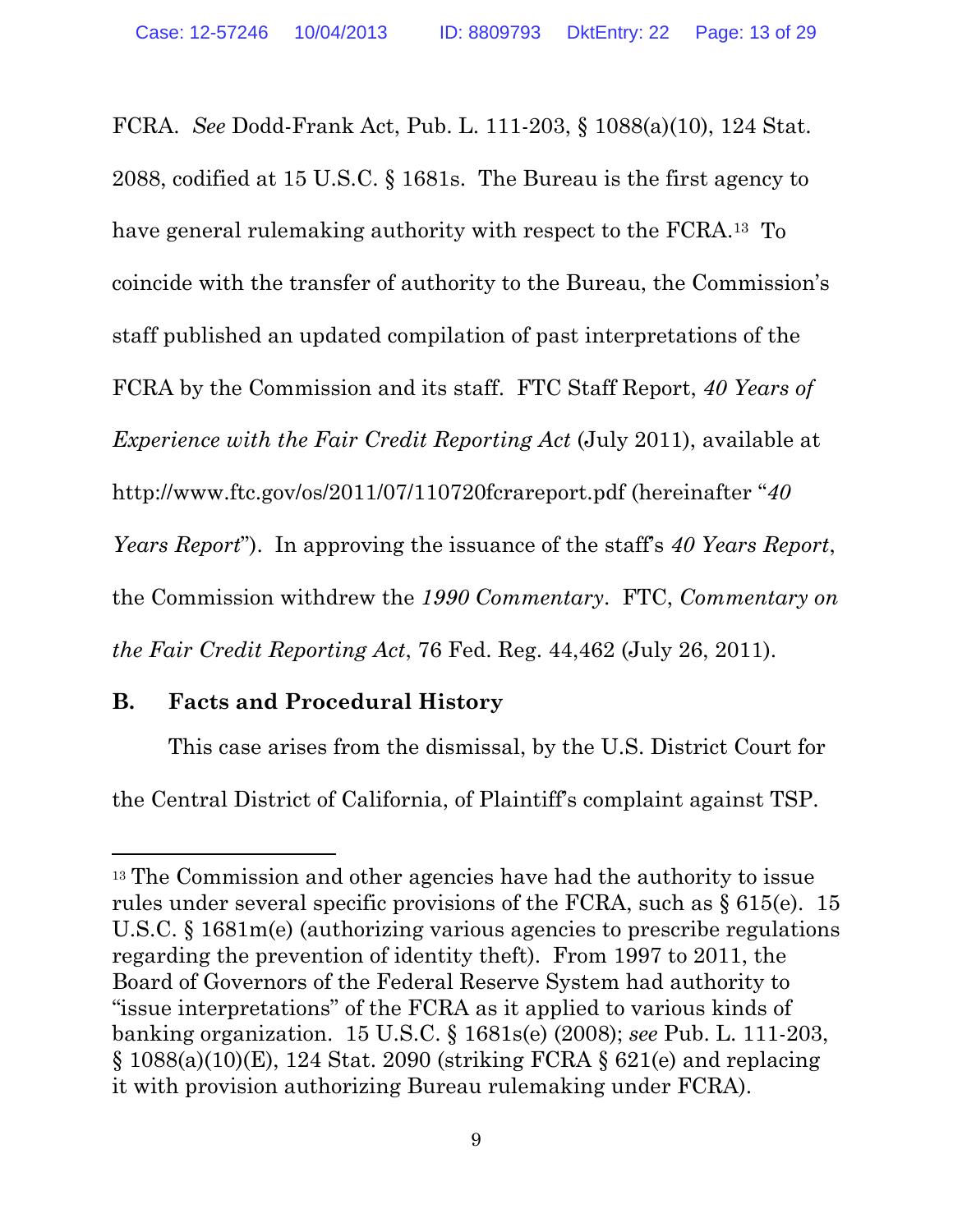According to the complaint, Plaintiff applied for housing at Maple Square, an affordable housing development. ER 55.14 In assessing Plaintiff's application, the property manager obtained a consumer report on Plaintiff from TSP on February 5, 2010. *Id.*

TSP's report recited four criminal cases against Plaintiff: a May 16, 2000 misdemeanor drug charge, dismissed on March 2, 2004; two June 2006 charges, for burglary and forgery, dismissed that same month; and a June 2006 conviction for misdemeanor embezzlement from an older adult.15 ER 67.

Plaintiff claims the FCRA prohibits the reporting of the 2000 drug charge, which antedated TSP's report by nearly 10 years. He sued TSP under the FCRA and under various California statutes, including those regulating consumer reporting. ER 57–65. At first the District Court concluded that the drug charge was an "adverse item of information" that could not be reported for more than seven years from the date of the charge. ER 40. The District Court therefore denied TSP's motion to

<sup>14</sup> This brief uses the citation "ER" to refer to the Appellant's Excerpts of Record, filed with this Court on September 27, 2013. <sup>15</sup> TSP's report does not reveal whether the dates of the charges reflect the dates of arrest, the dates of indictment, or both.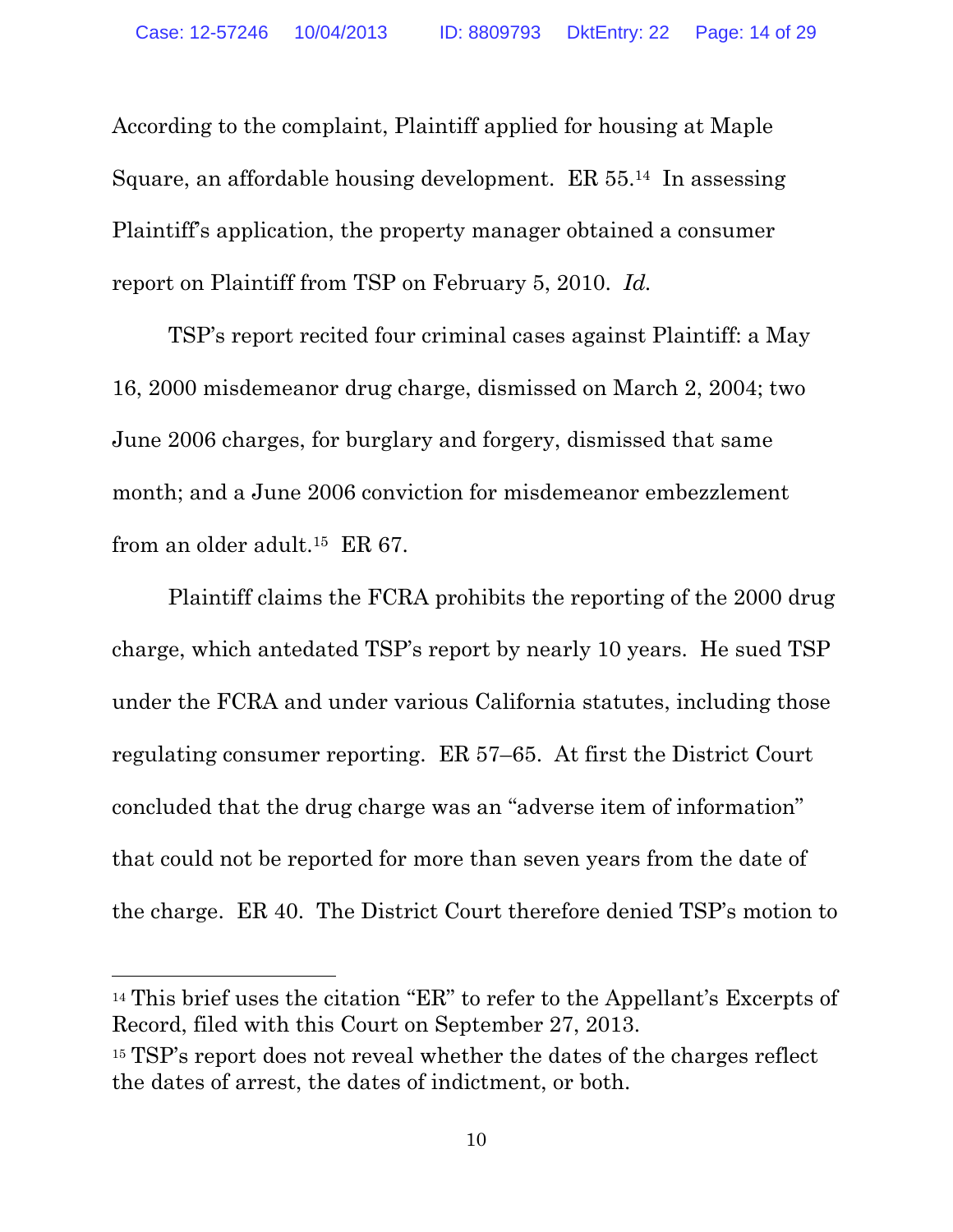dismiss Plaintiff's claim under § 605(a). *Id*. On reconsideration, the District Court reversed itself. The court decided that the FCRA reporting period for a criminal case begins with the disposition of the case, such as dismissal of the indictment. ER 9–10. Because Plaintiff's indictment was dismissed in 2004, under the District Court's revised reading of the statute, TSP's 2010 report fell within the FCRA's sevenyear reporting period. On that basis, the District Court dismissed Plaintiff's § 605(a) claim. ER 10. Plaintiff appealed. ER 1.

#### **SUMMARY OF THE ARGUMENT**

The FCRA restricts the reporting of "[a]ny other adverse item of information . . . which antedates the report by more than seven years." 15 U.S.C. § 1681c(a)(5). An adverse item, when it occurs, starts the seven-year period. Later related events that are not in themselves adverse do not reopen the period.

Thus, in the case of a criminal charge that is eventually dismissed, the dismissal is not an adverse item that starts its own seven-year reporting period. It is simply the disposition of the truly adverse item, the underlying criminal charge. Because the seven-year period here began in 2000, the charge—and the dismissal, which

11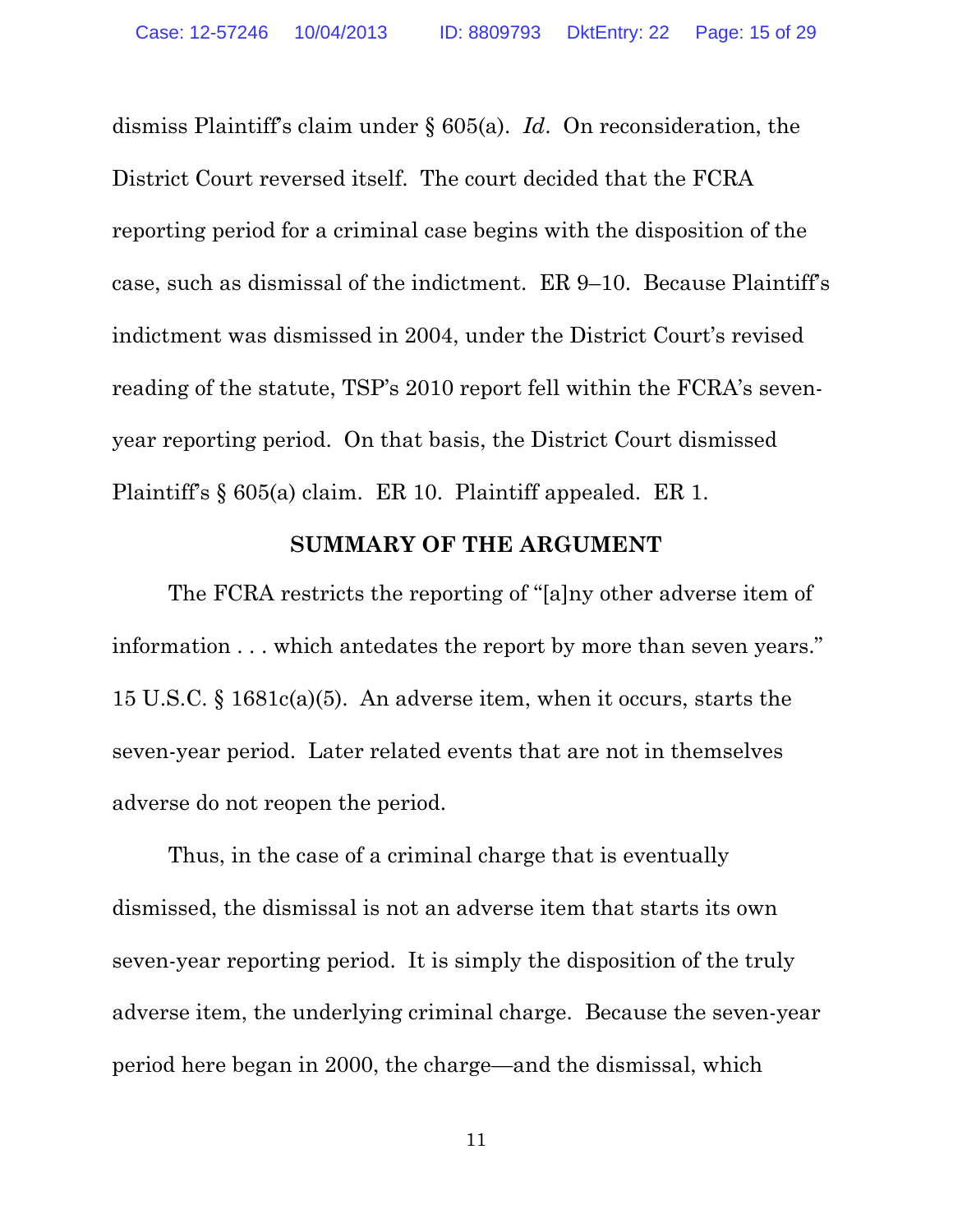necessarily revealed the existence of the charge—generally could not be reported after 2007.

This conclusion follows from the text and from considering the purposes of § 605(a), as well as from the 1998 amendment to the provision. Before 1998, § 605(a) explicitly made disposition of a charge the trigger for the seven-year reporting period. The 1998 amendment deleted that provision. The District Court, ignoring the amendment, incorrectly relied on pre-1998 FTC commentary that was based on the old provision.

#### **ARGUMENT**

#### **I. The Seven-Year Period for Reporting the Dismissed Drug Charge Began at the Time of the Charge.**

Section 605(a)(5) restricts the reporting of an "adverse item of information . . . which antedates the report by more than seven years." 15 U.S.C. § 1681c(a)(5). That TSP reported adverse information for Plaintiff that was more than seven years old in 2010 is apparent from the face of the report. The report lists several criminal cases. For each, the report first provides the "filing date" and the "offense type" (for the drug charge, a misdemeanor); next, the "charge/offense"; and finally, the disposition and its date. ER 67. In light of how TSP presented the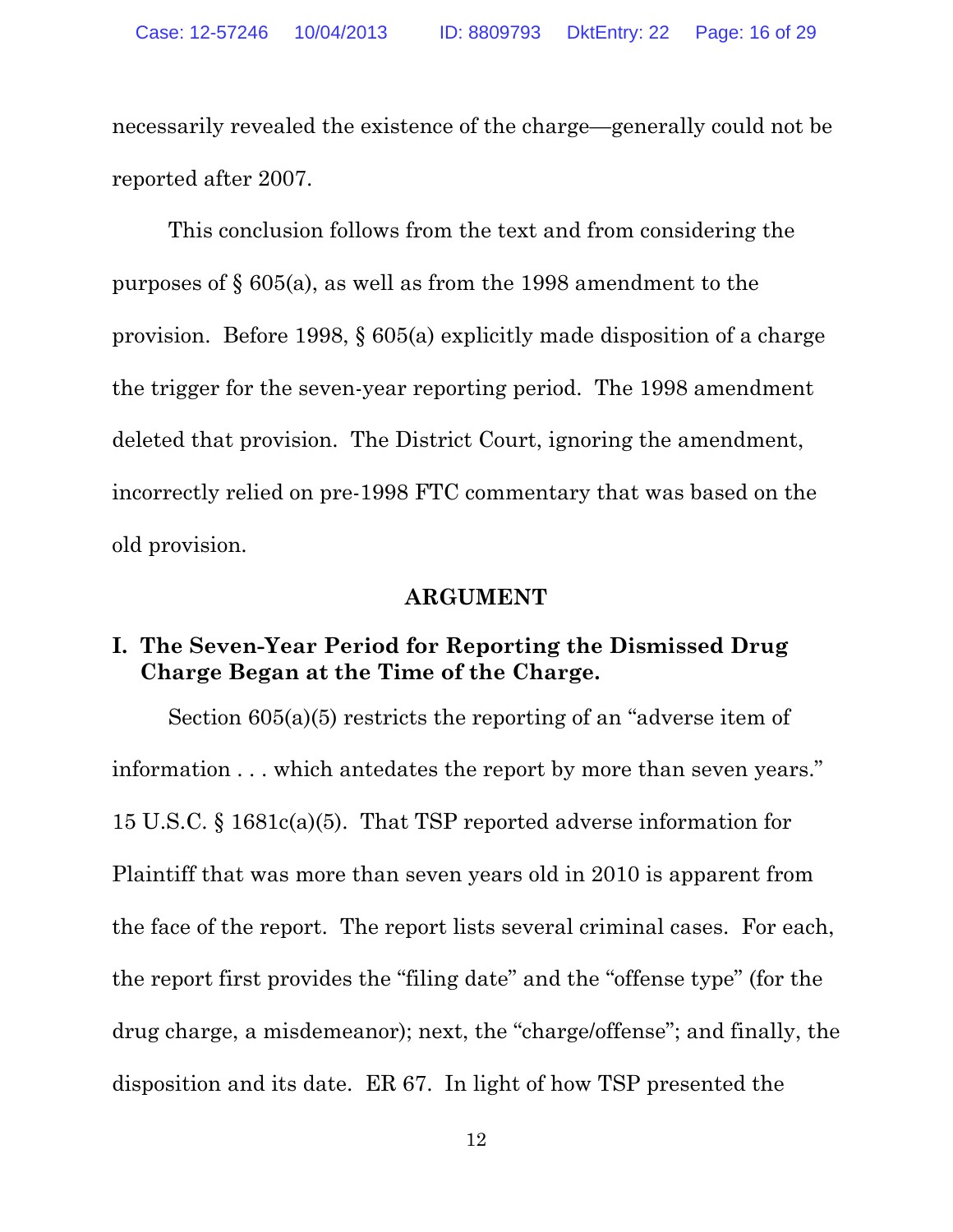information, the "adverse item of information" that TSP reported was evidently—in TSP's understanding, and presumably as understood by users of the report—a "charge/offense." The most natural reading of § 605(a)(5) would limit reporting of the "charge" to the seven years after it occurred. The drug charge, as the report noted, was filed in 2000.

### **II.The Subsequent Dismissal of the Charge Did Not Reopen the Section 605(a) Reporting Period.**

TSP has maintained, and the District Court held, that the drug charge could instead be reported for seven years from the date it was dismissed. ER 10. But § 605(a) does not permit such reopening of the seven-year reporting period.

The dismissal of the drug charge is not adverse information in itself, for purposes of § 605(a). "Courts have found 'adverse information' to mean 'information which may have, or may reasonably be expected to have, an unfavorable bearing on a consumer's eligibility or qualifications for credit, insurance, employment, or other benefit.'" *Seamans v. Temple Univ.*, 901 F. Supp. 2d 584, 593 n.4 (E.D. Pa. 2012); *cf. 40 Years Report* at 55, Comment 605-4 ("The seven-year reporting period applies only to 'adverse' information that casts the consumer in a negative or unfavorable light."). The dismissal of a charge, standing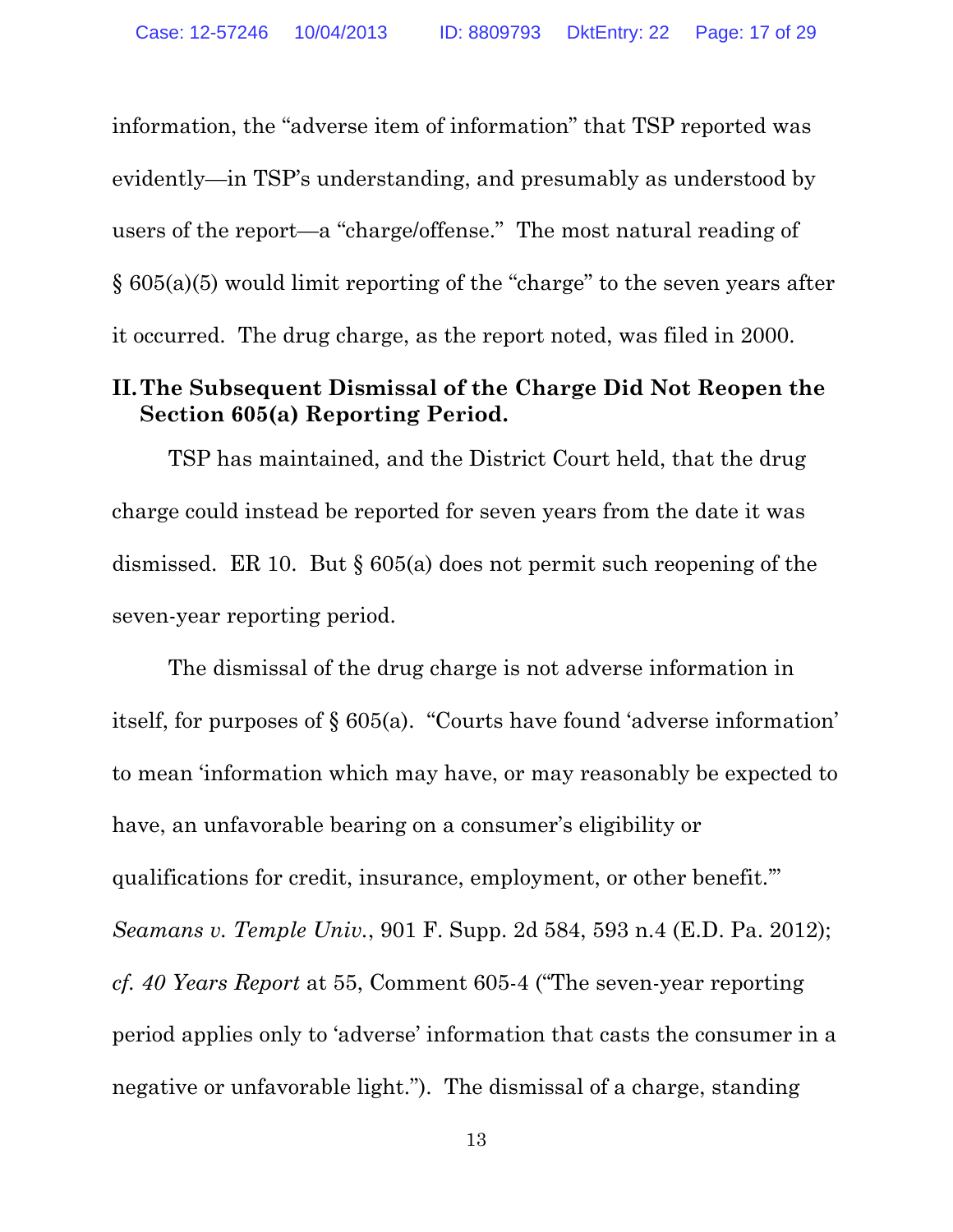alone, does not ordinarily reflect negatively on a consumer, nor would it reasonably be expected to bear unfavorably on the consumer's eligibility for credit or other benefits. A dismissal is simply a development, ordinarily positive for the charged consumer, in the history of a criminal charge. To the extent a dismissal reflects negatively on a consumer, it does so because it reveals the existence of the criminal charge, the truly adverse information.

That is not to say the dismissal by itself could be reported indefinitely. It has been a longstanding principle in the application of § 605(a) that "a [consumer reporting agency] may not furnish a consumer report referencing the existence of adverse information that predates the times set forth" in § 605. *40 Years Report* at 55, Comment 605-1. Otherwise the FCRA's clear limitations on the use of obsolete information would be vulnerable to easy evasion. Except in cases of convictions, § 605(a) limits the time for reporting the entire criminal case, including the dismissal.

But the fact that reporting of a dismissal is restricted under § 605(a) because it reveals the existence of the underlying indictment does not mean that the dismissal initiates its own seven-year reporting

14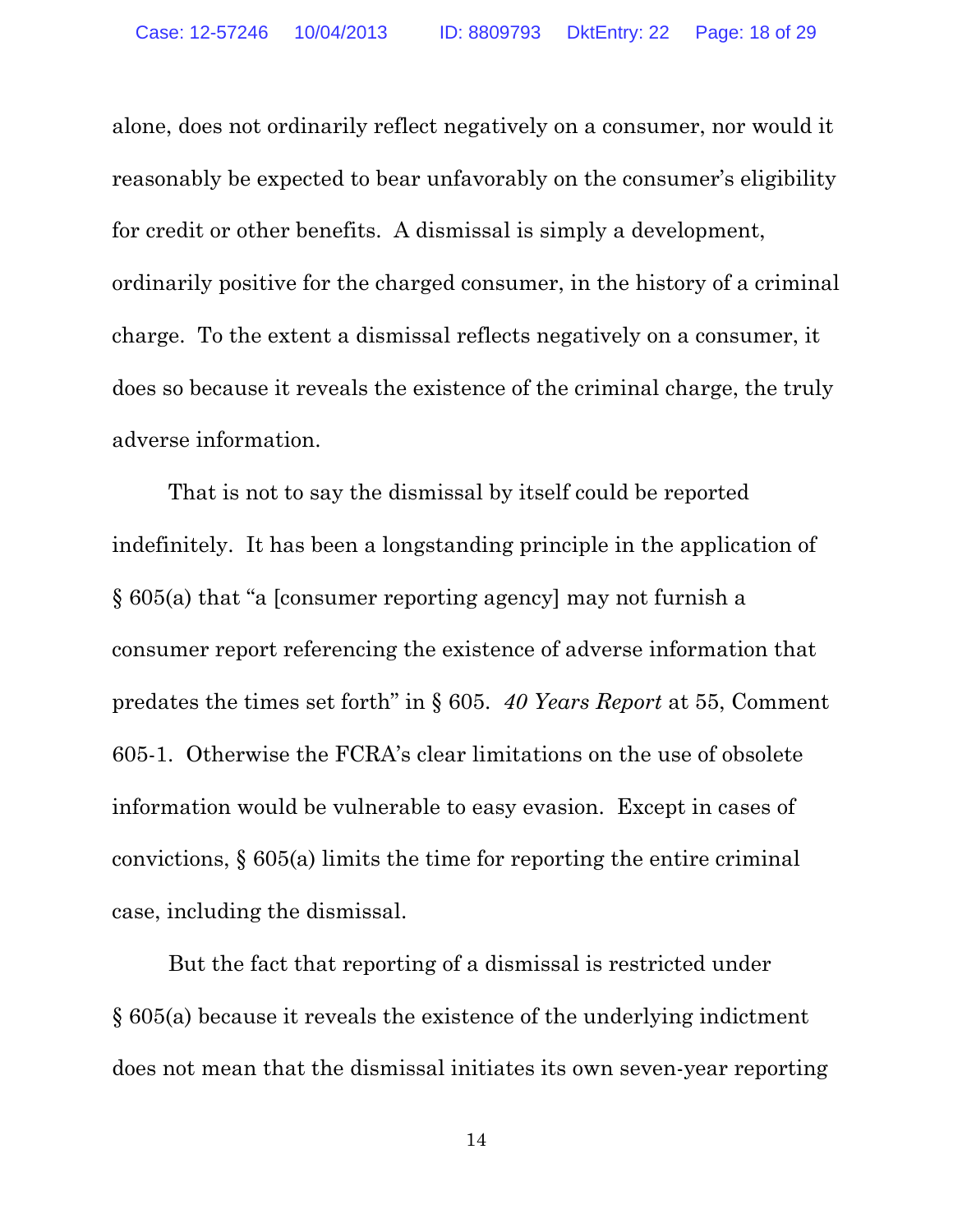period. To the contrary, the  $\S 605(a)(5)$  limitation is based on the time of the adverse item of information. The provision generally prohibits reporting of an "adverse item . . . which antedates the report by more than seven years." 15 U.S.C.  $\S$  1681c(a)(5). Therefore, the timing of the reporting period under § 605(a)(5) depends on the date of the "adverse item" itself.16

The contrast with other paragraphs of  $\S$  605(a), in which Congress prescribed a different rule for specific categories of information, is instructive. For paid tax liens, the reporting period begins "from date of payment," 15 U.S.C. § 1681c(a)(3); for bankruptcy cases, "from the date of entry of the order for relief or the date of adjudication, *id*.  $§ 1681c(a)(1)$ . Similarly, the pre-1998 version of § 605(a) had the reporting period for a "record[] . . . of indictment" run "from date of disposition, release, or parole." 15 U.S.C. § 1681c(a)(5) (1996). For those categories for which Congress wanted the seven-year period to

<sup>16</sup> The Bureau's and Commission's interpretation does not preclude the possibility that a criminal case or a particular account history might include more than one adverse item, each reportable for seven years. *Cf. 40 Years Report* at 57 Comment 605(a)(5)-4 ("The seven year reporting period for criminal record information 'other than convictions of crimes' runs from the date of the reported event.").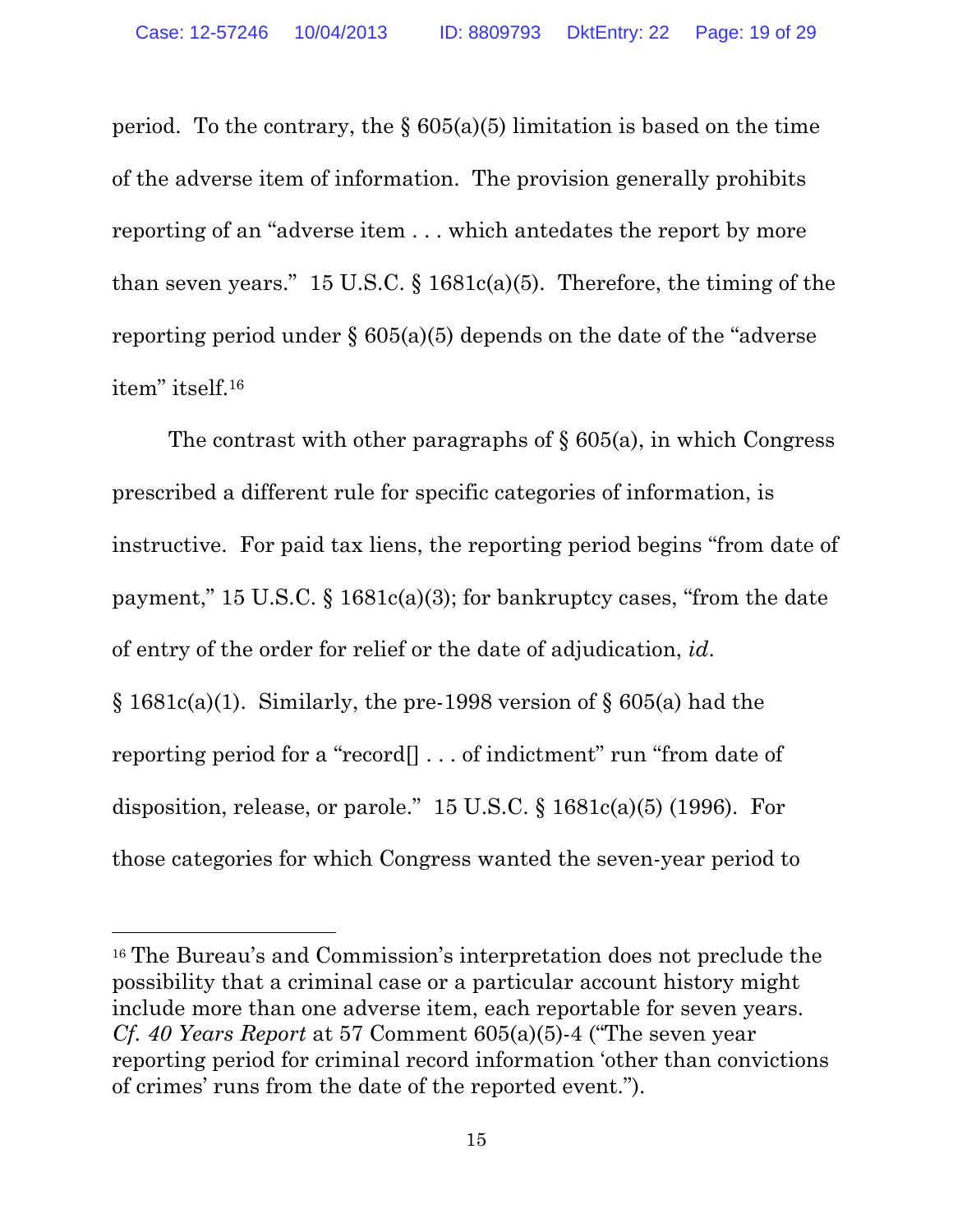begin with something other than the occurrence of the adverse item, § 605(a) says so explicitly.

The Bureau's and the Commission's interpretation of § 605(a) as applied to information related to Plaintiff's drug charge is also consistent with the position the Commission staff has long taken with respect to old debts. For example, a creditor's referral of a consumer's debt to a collection agency is an "adverse item of information," because it reflects negatively on the consumer's creditworthiness. This adverse information is reportable for a seven-year period that is based on the time of the referral.17 Later non-adverse events relating to the debt do not extend the period in which a consumer reporting agency may report the fact that the debt was referred to collection. Just as a criminal charge might be dismissed, a consumer might make a partial or full payment of the defaulted debt. The FTC's staff have opined that "[t]he reporting period is not extended" by such a payment. *40 Years Report* at 57, Comment 604(a)(4)-2. Also, a creditor might sell the debt to a

<sup>17</sup> Section 605 specifies that the seven-year reporting period for a delinquent account placed with a collection agency begins 180 days after "the commencement of the delinquency which immediately preceded the collection activity." 15 U.S.C. § 1681c(c)(1).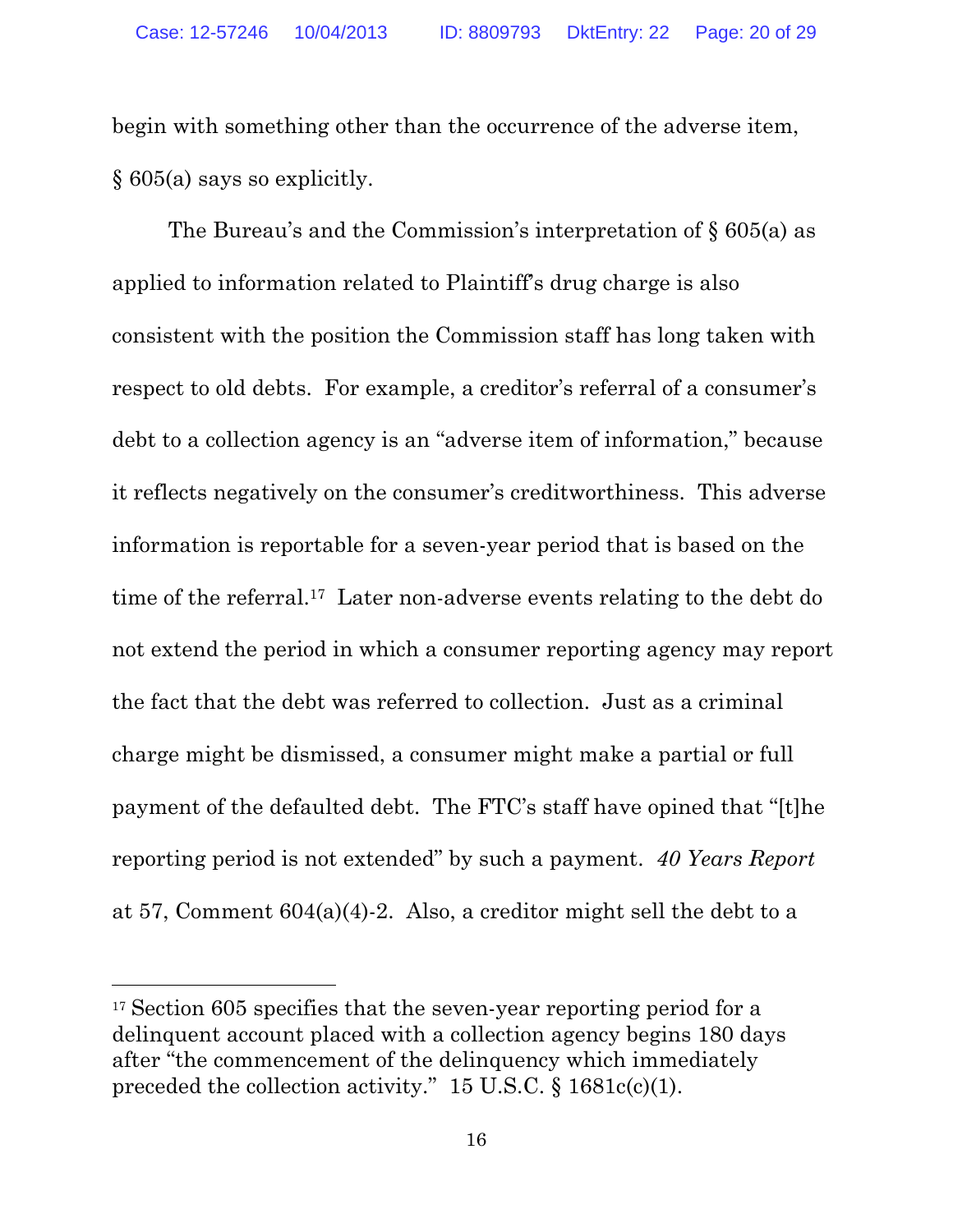new holder or transfer it to another collection agency. These subsequent developments—which are not adverse items of information in themselves— do not trigger new seven-year reporting periods for the debt in collection.18

The Bureau agrees with these views regarding obsolete debts, and *amici* believe the same principles apply for obsolete criminal matters under  $\S 605(a)(5)$ . The provision does not, on its face, distinguish criminal cases (aside from those resulting in convictions) from other kinds of adverse information.

# **III. The Amendment History of the FCRA Confirms** *Amici***'s Interpretation.**

TSP argued before the District Court that a criminal record can be reported for seven years after the date of disposition. But this interpretation relied on a special rule that existed in the pre-1998

FCRA. Congress has eliminated that special rule.

<sup>18</sup> *See Procedures to Enhance the Accuracy and Integrity of Information Furnished to Consumer Reporting Agencies*, 74 Fed. Reg. 31,484, 31,496 n.24 (final rule July 1, 2009) ("Re-aging of an account . . . when an account is sold or transferred to a third party that resets the account opening date to the date the account was received by the third party . . . may result in adverse credit information staying on a consumer's credit report longer than what is permissible [under] the FCRA, which for accounts that are placed in collection or charged off is typically no more than seven years.").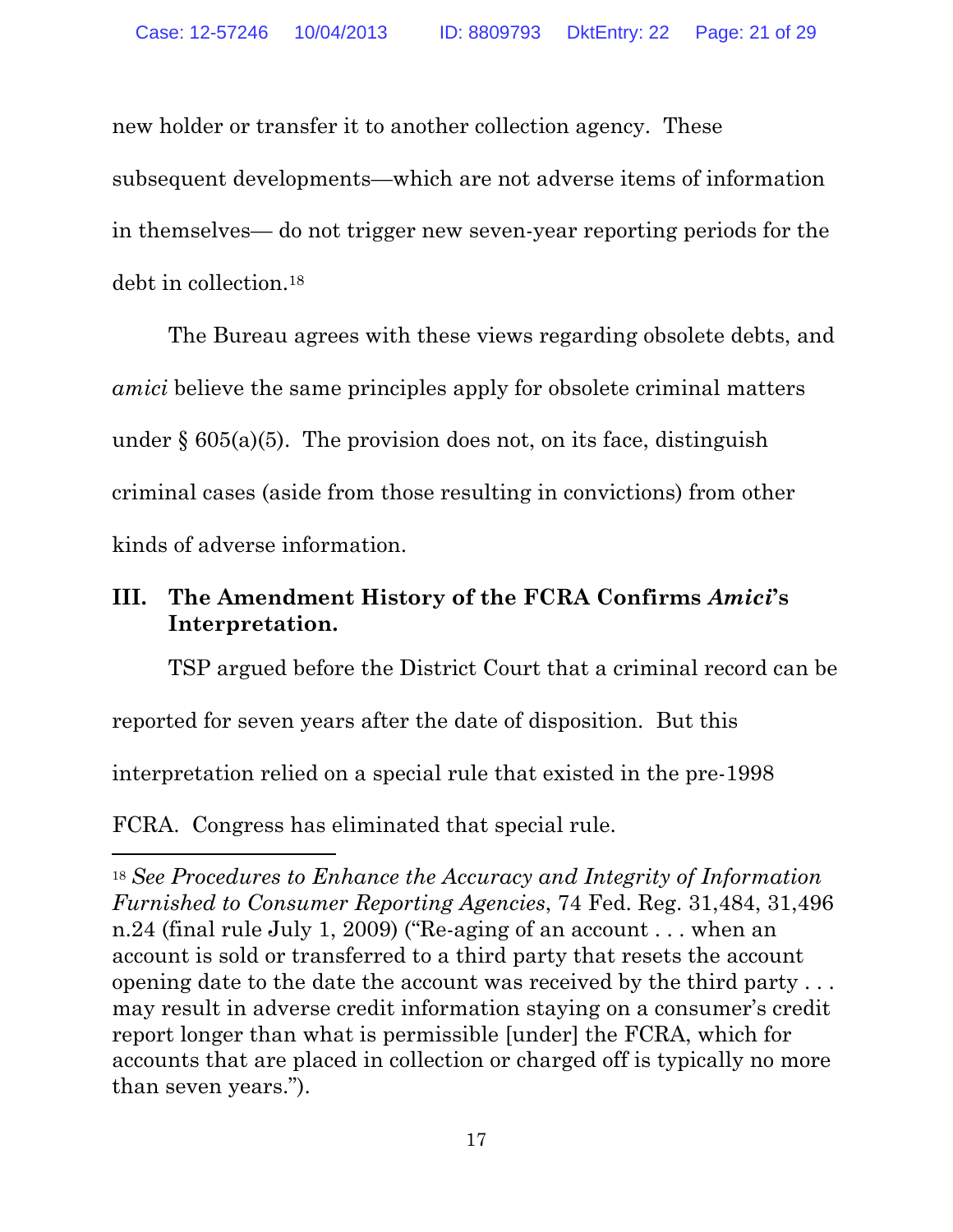Before 1998, the FCRA expressly distinguished criminal records from other adverse information. "Records of arrest, indictment, or conviction of crime," originally were reportable for seven years from "the date of disposition, release, or parole." 15 U.S.C. § 1681c(a)(5) (1996). This special rule for criminal records departed from the general rule that "any other adverse item of information" was reportable only for seven years. 15 U.S.C. § 1681c(a)(6) (1996). It follows that the general rule, had it applied to criminal-record information, would not have made the seven-year reporting period start at the date of disposition of a charge. Congress need not have enacted the special provision for criminal records merely to achieve the same result as would have occurred under the general rule. *Cf. Caraco Pharm. Labs., Ltd. v. Novo Nordisk A/S*, 566 U.S. \_\_, 182 L. Ed. 2d 678, 132 S. Ct. 1670, 1685, (2012) (disfavoring interpretation that would render part of statute "insignificant, if not wholly superfluous"). Now that, as a result of the 1998 amendments, the general provision does cover criminal records (aside from convictions and records of arrest), this same original understanding applies.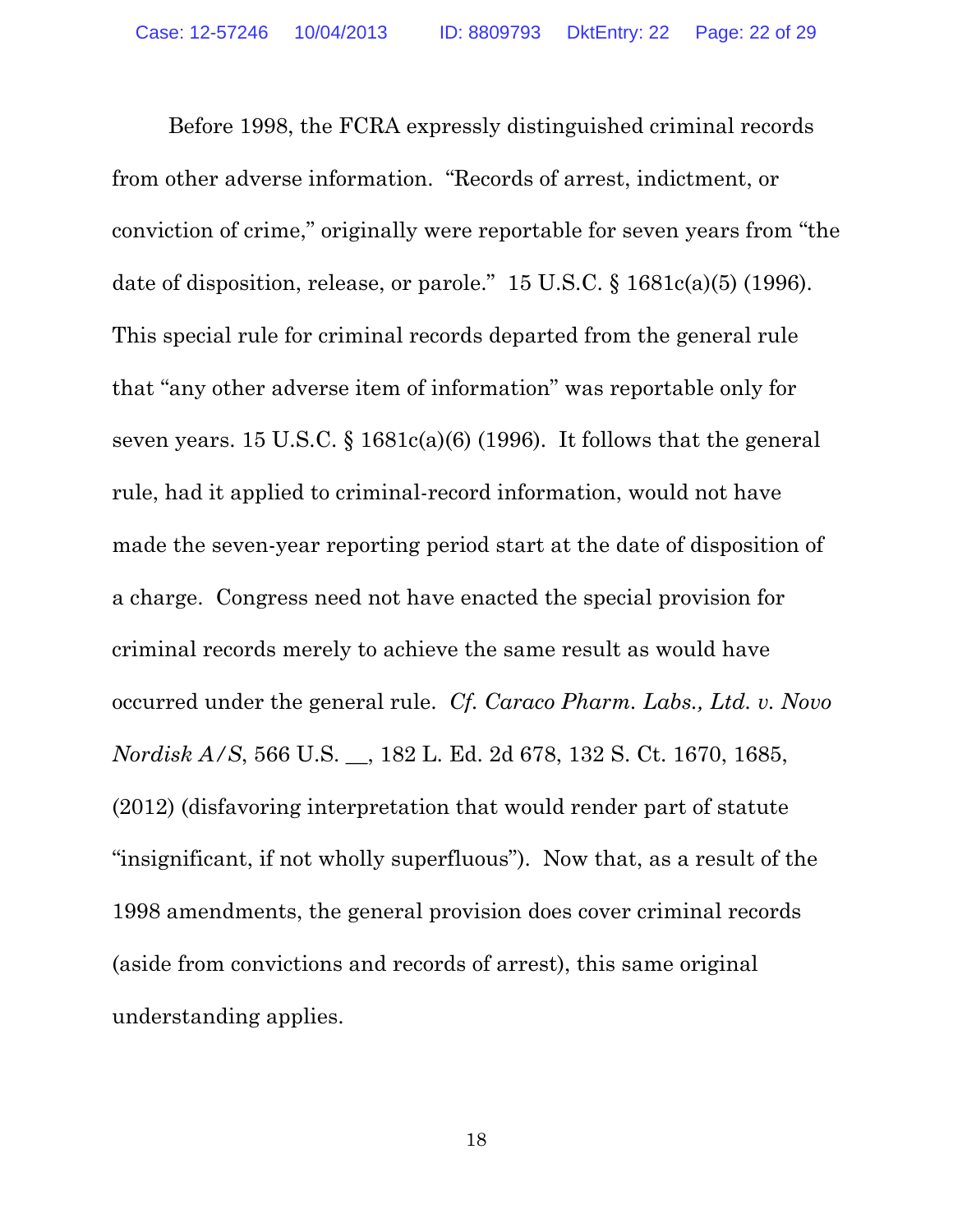Moreover, a proper interpretation of § 605(a) must give effect to Congress's 1998 amendment of the provision. Pub. L. 105-347, § 5, 112 Stat. 3211. As amended, § 605(a) includes "records of arrest" along with "civil suits [and] judgments" as adverse items reportable for seven years "from date of entry." 15 U.S.C.  $\S$  1681c(a)(2) (2008).<sup>19</sup> Convictions, on the other hand, are exempt entirely from the limitation on reporting old information. *Id.* § 1681c(a)(5). Current § 605(a) is silent about indictments. In eliminating the special rule for indictments, Congress must have intended that indictments be treated under the general rule that applies to adverse items of information.

TSP argued to the District Court that the only effects of the 1998 amendment were to move "records of arrest" into a different paragraph and to exclude convictions from the restrictions of  $\S 605(a)$ . ER 17, 19. That argument fails to recognize the changes Congress actually made. If Congress desired only those two effects, it only needed to move "records of arrest" and "convictions" from the criminal-records paragraph of § 601(a), while leaving that paragraph otherwise intact.

<sup>19</sup> An item of this type may be reportable "until the governing statute of limitations has expired," if that period is longer. 15 U.S.C.  $§ 1681c(a)(2).$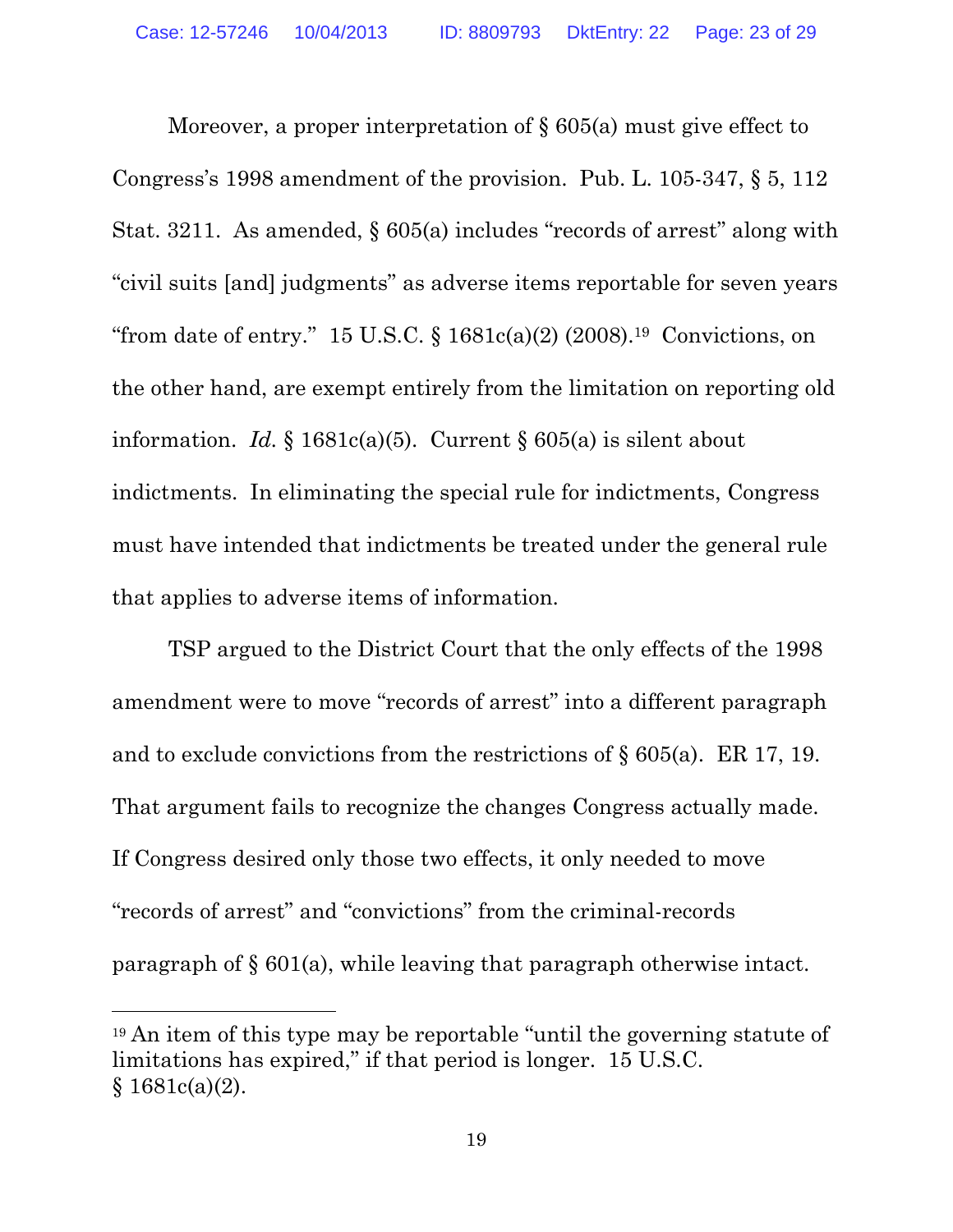Instead, the 1998 amendment deleted the criminal-records paragraph entirely. "When Congress acts to amend a statute, we presume it intends its amendment to have real and substantial effect." *Intel Corp. v. Advanced Micro Devices, Inc.*, 542 U.S. 241, 258–59 (2004).

## **IV. The Commission Staff's** *40 Years Report* **Is Not to the Contrary.**

The District Court's decision reconsidering the motion to dismiss the complaint did not grapple with statutory interpretation issues like those discussed above. Instead, the District Court relied on the FTC's *1990 Commentary* to conclude that a criminal charge can be reported for seven years from the date of its dismissal. The District Court believed that the *40 Years Report* adopted Comment 605(a)(5)-2 of the *1990 Commentary*. This was error.

 Comment 605(a)(5)-2 of the *1990 Commentary* said, "The seven year reporting period runs from the date of disposition, release, or parole, as applicable." *1990 Commentary*, 55 Fed. Reg. at 18,818. But this was not an interpretation of the "any other adverse item" clause. It was simply a restatement of the statutory text applicable, at the time, to criminal records; the commentary then provided several helpful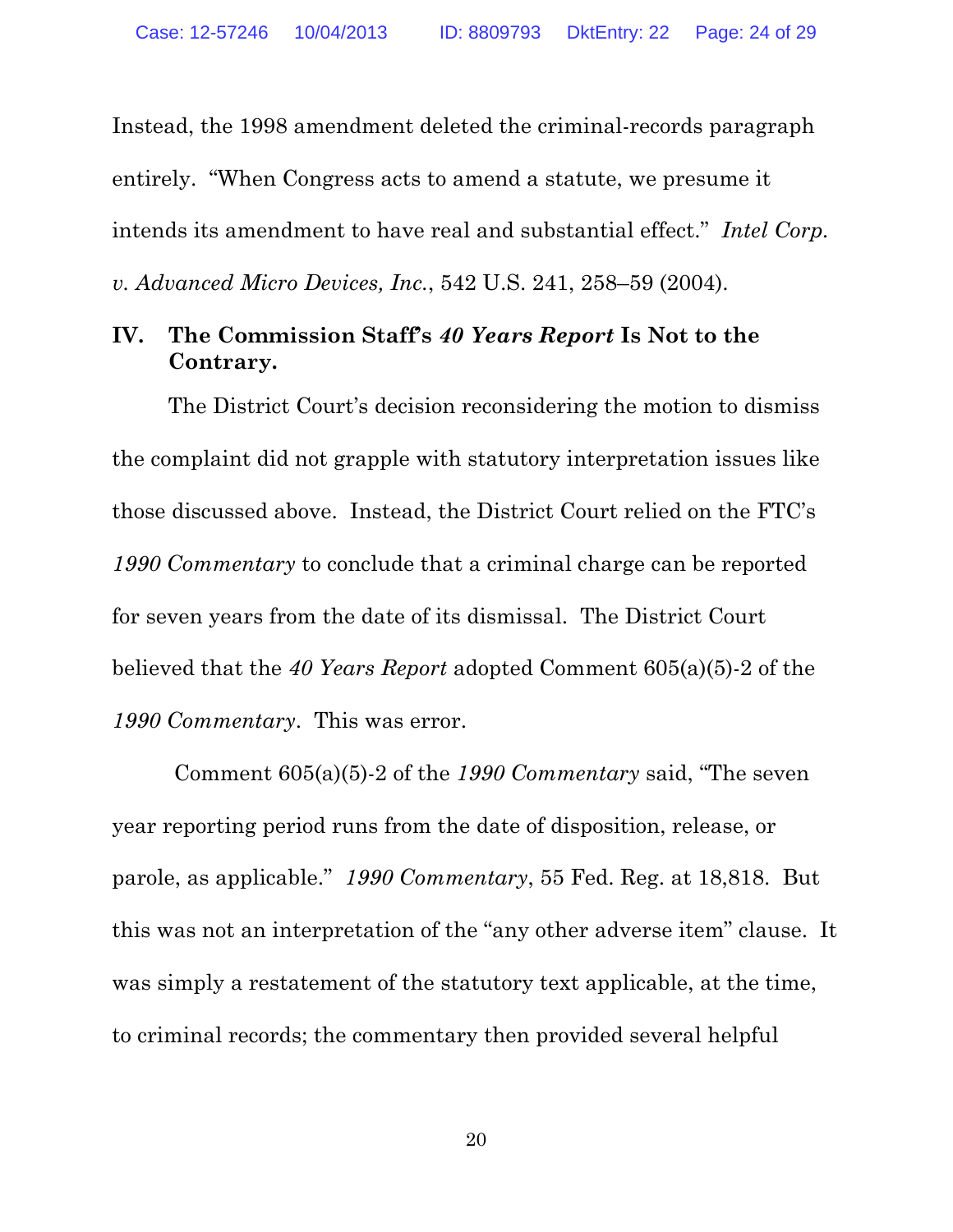examples of dispositions that would trigger seven-year reporting periods under that version of the statute. *See id.* (reciting statutory language).

The statutory text on which 1990 Comment 605(a)(5)-2 was based was deleted in 1998 and is no longer the law.

The *40 Years Report* faithfully reflects the change effected by the 1998 amendment. The portion of the report describing the limitations on reporting of criminal records says the reporting period "runs from the date of the reported event," *40 Years Report* at 57, rather than from "the date of disposition" as the *1990 Commentary* had said.

What led the District Court astray was that the *40 Years Report*  referred to 1990 Comment 605(a)(5)-2 on this point. That reference, however, did not indicate that the 1990 comment accurately reflected current law. Indeed, the introduction to the *40 Years Report* noted that the 1990 Commentary had become partially obsolete "[t]hrough the passage of time and the adoption of significant amendments to the FCRA." *40 Years Report* at 7. And FTC staff alerted readers that, relative to the *1990 Commentary*, they had modified some comments "to account for post-1990 FCRA amendments." *Id.* at 16 n.60. By withdrawing the *1990 Commentary*, the Commission intended for it to

21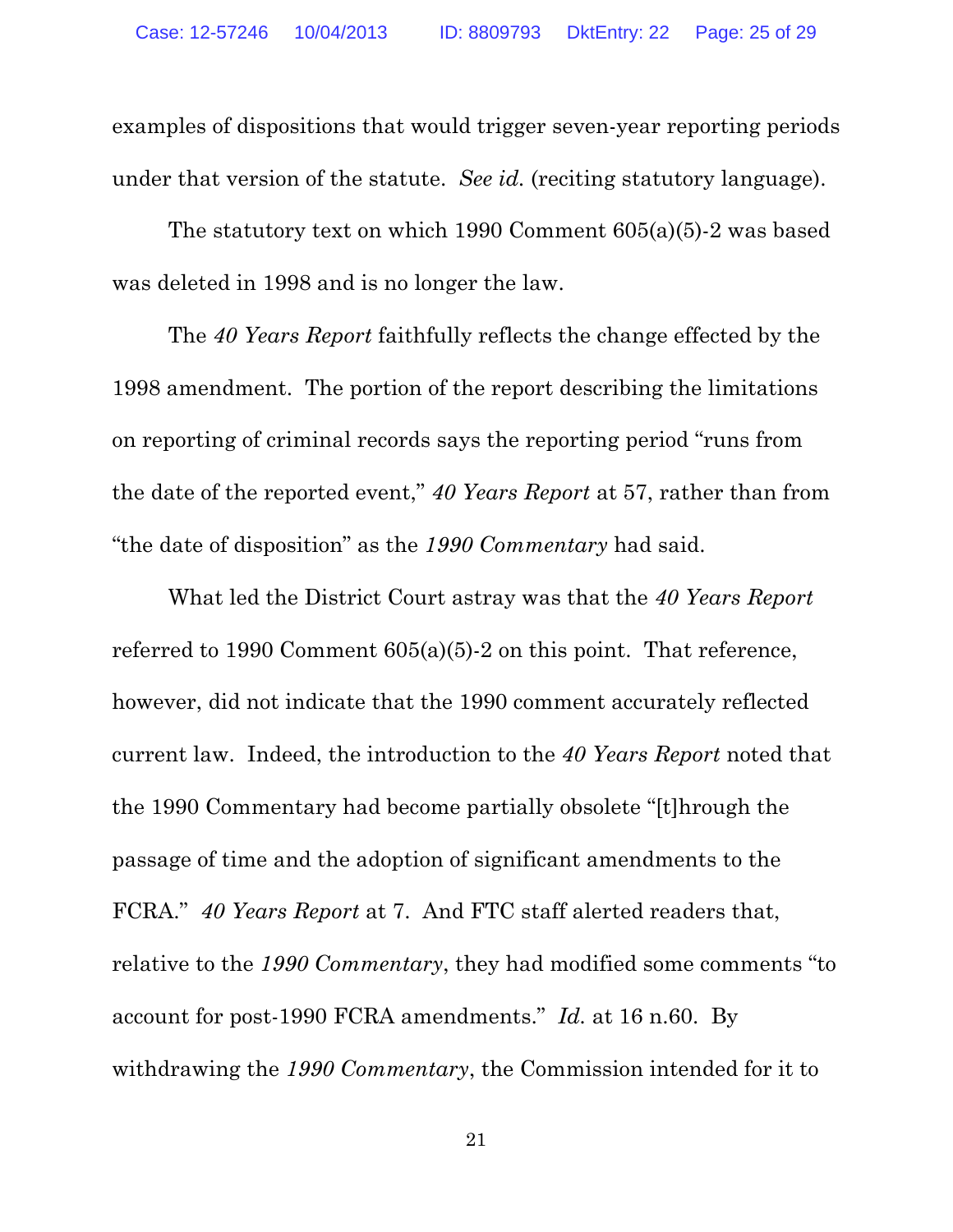have no legal effect. Nonetheless, the report noted that references to the *1990 Commentary* are provided "[f]or the convenience of readers" as the source of interpretations. *Id.* at 16. The Commission reiterates here, as stated in the *40 Years Report*, that references to the *1990 Commentary* do not incorporate that withdrawn interpretation. To the extent there is any ambiguity, the Commission now clarifies that the *40 Years Report* referred to 1990 Comment 605(a)(5)-2 merely to flag the previous interpretation for an interested reader, not to suggest that Comment 605(a)(5)-2 articulated the governing standard notwithstanding the change in the statute.

#### **Conclusion**

For the above reasons, the District Court's dismissal of Plaintiff's claim that TSP violated  $\S 605(a)$  of the FCRA, 15 U.S.C.  $\S 1681c(a)$ , by reporting the dismissal of his criminal charge more than seven years after the initial charge, should be reversed.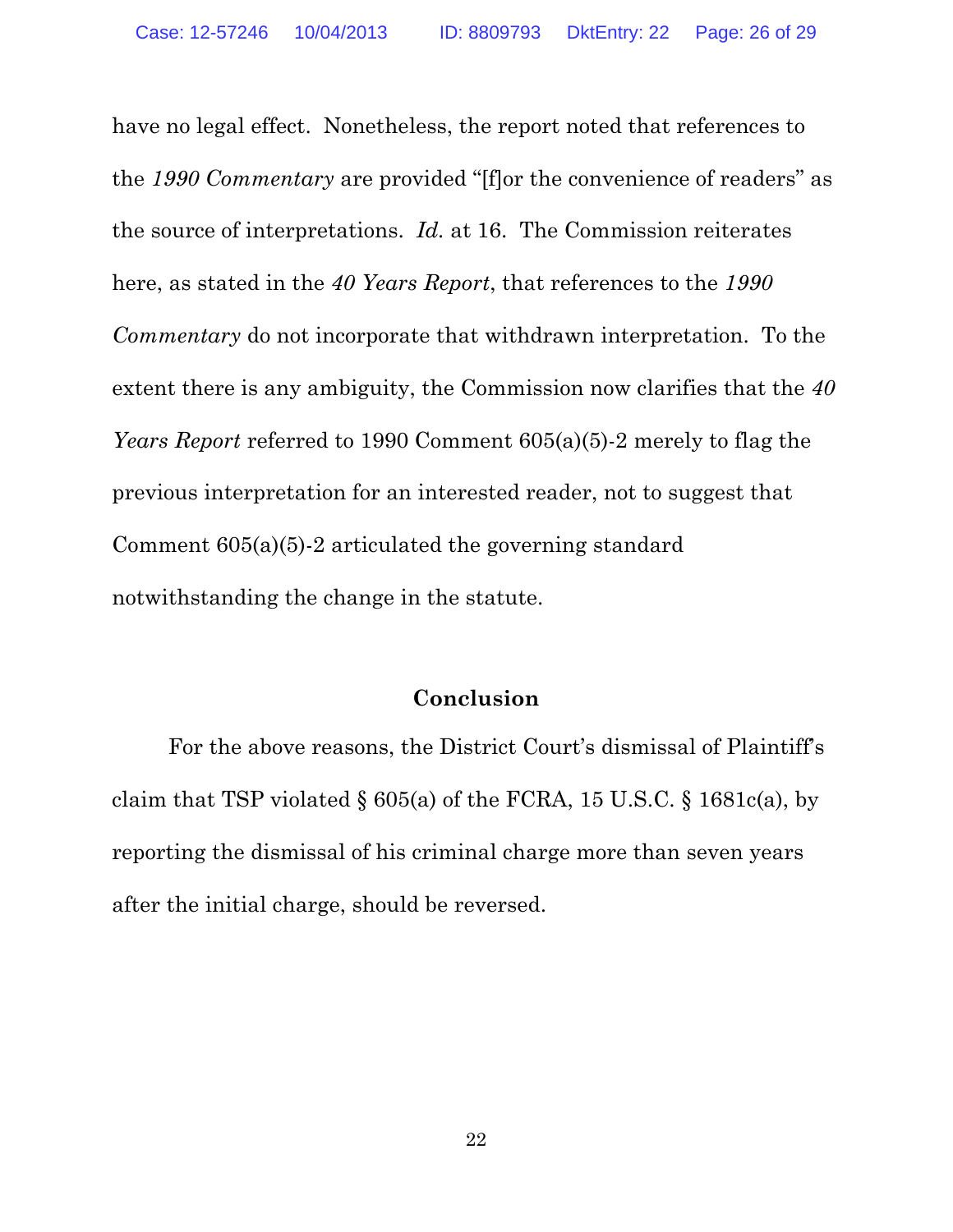#### Respectfully submitted,

Dated: October 4, 2013 /s/ Keith Bradley

Jonathan E. Nuechterlein *General Counsel*  John F. Daly  *Deputy General Counsel for Litigation*  Theodore (Jack) Metzler *Attorney*  Office of the General Counsel Federal Trade Commission 600 Pennsylvania Avenue NW Washington, DC 20580 (202) 326-3502 (telephone) (202) 326-2477 (facsimile) tmetzler@ftc.gov

*Counsel for* Amicus Curiae *Federal Trade Commission*

Meredith Fuchs *General Counsel*  To-Quyen Truong  *Deputy General Counsel*  David M. Gossett *Assistant General Counsel*  Keith Bradley Nandan M. Joshi Consumer Financial Protection Bureau 1700 G Street NW Washington, DC 20552 (202) 435-7005 (telephone) (202) 435-9694 (facsimile) keith.bradley@cfpb.gov

*Counsel for* Amicus Curiae *Consumer Financial Protection Bureau*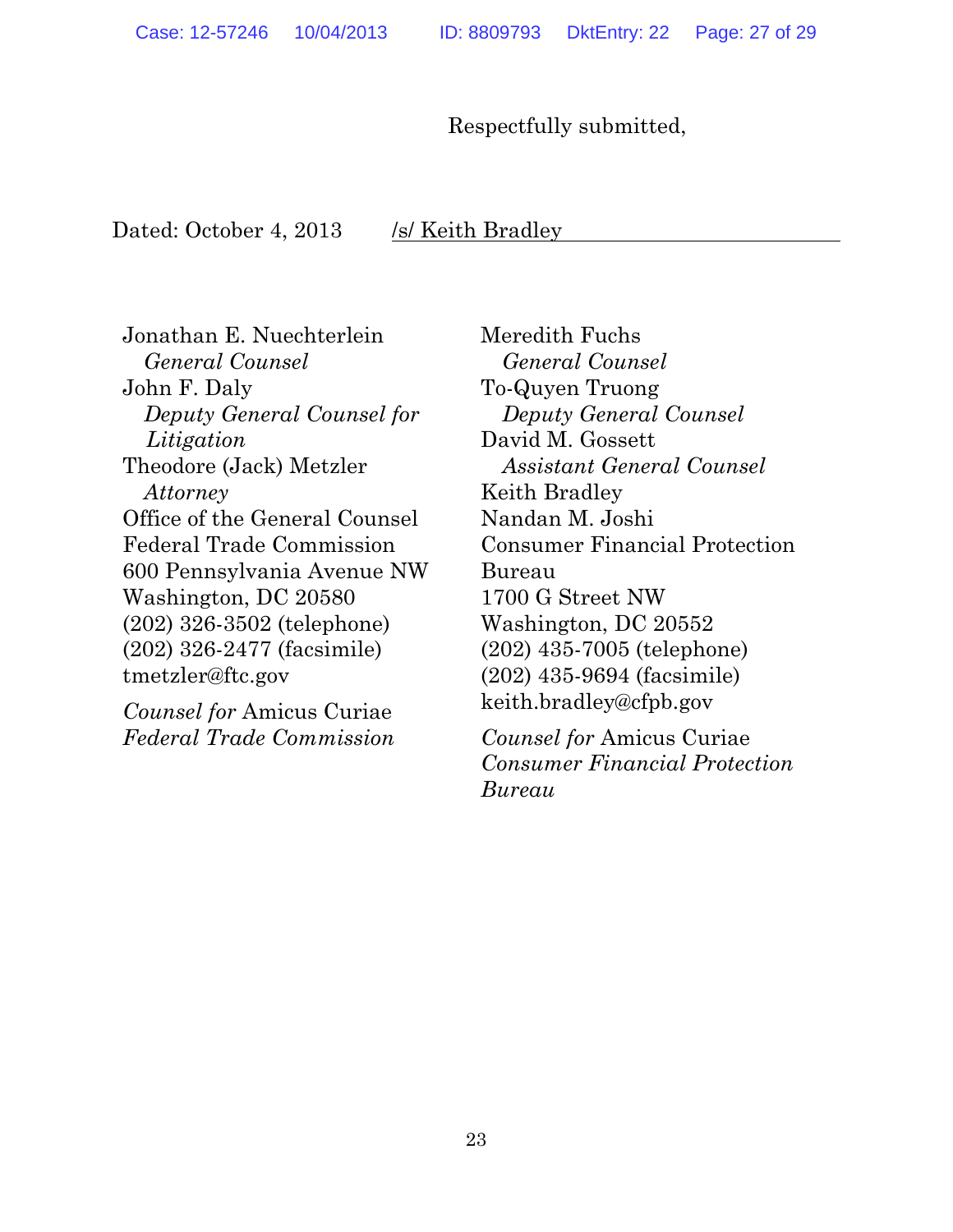#### **CERTIFICATE OF COMPLIANCE**

This brief complies with Federal Rules of Appellate Procedure 29(d) and 32(a)(7) in that it contains 4,232 words, excluding the parts of the brief exempted by Rule  $32(a)(7)(B)(iii)$ .

This brief complies with the typeface requirements of Fed. R. App.

P. 32(a)(5) and the type style requirement of Fed. R. App. P. 32(a)(6)

because it has been prepared in a proportionally spaced typeface using

Microsoft Word 2010 in 14-point Century Schoolbook.

Dated: October 4, 2013 /s/ Keith Bradley

Keith Bradley *Counsel for* Amicus Curiae *Consumer Financial Protection Bureau* 1700 G Street NW Washington, DC 20552 (202) 435-7005 (telephone) (202) 435-9694 (facsimile) keith.bradley@cfpb.gov